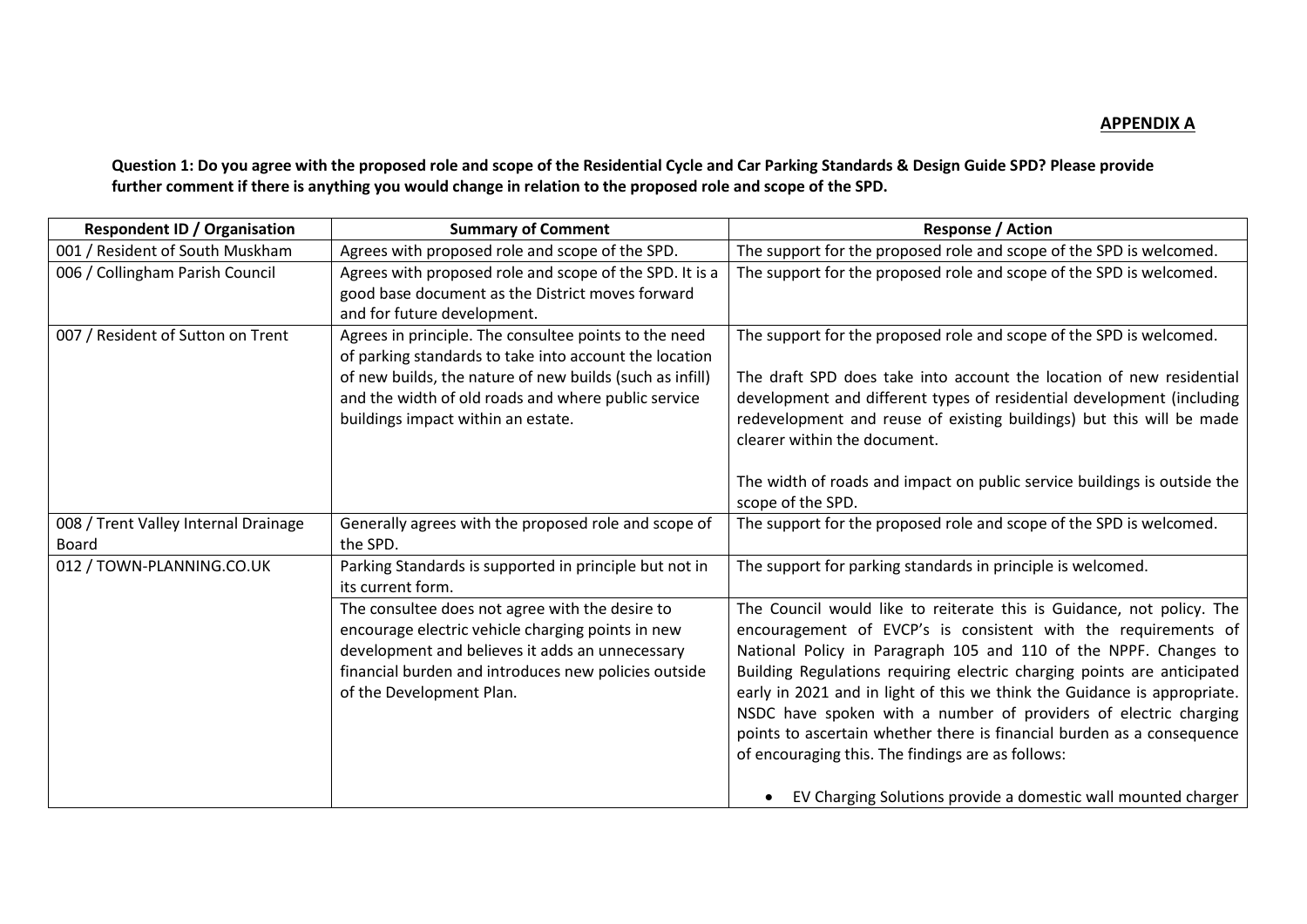| <b>Respondent ID / Organisation</b> | <b>Summary of Comment</b>                                                                                             | <b>Response / Action</b>                                                                                                                                                                                                                                                                                                                                                                                                                                                                                                                                                                                                                                                                                                                                                                                                                                                                                                                                                                                                                                                                                                                                                                                                                     |
|-------------------------------------|-----------------------------------------------------------------------------------------------------------------------|----------------------------------------------------------------------------------------------------------------------------------------------------------------------------------------------------------------------------------------------------------------------------------------------------------------------------------------------------------------------------------------------------------------------------------------------------------------------------------------------------------------------------------------------------------------------------------------------------------------------------------------------------------------------------------------------------------------------------------------------------------------------------------------------------------------------------------------------------------------------------------------------------------------------------------------------------------------------------------------------------------------------------------------------------------------------------------------------------------------------------------------------------------------------------------------------------------------------------------------------|
|                                     |                                                                                                                       | (mode 3 at 7kW [fast charging]) for £400-£550. The cost of<br>installation is additional. They have advised where a charging<br>point is unviable, dummy units can be installed for c£50. This<br>means the front can be removed and a charger fitted in its place<br>by future occupants.<br>EON - £875 per charging point including installation. This<br>excludes the Government scheme discount and is the cost for<br>individual dwellings, not the price if bulk bought.<br>British Gas - £961 per charging point including installation. This<br>excludes the Government scheme discount and is the cost for<br>individual dwellings, not the price if bulk bought.<br>Scottish Power - £899 per charging point including installation.<br>$\bullet$<br>This excludes the Government scheme discount and is the cost<br>for individual dwellings, not the price if bulk bought.<br>The Council believe that charging points should be encouraged for all<br>new homes, but in the event that meeting the full requirement would<br>render the development unviable, a requirement to install a dummy<br>charger will be encouraged. This will not add a financial burden and the<br>text in the SPD shall be updated to reflect this. |
|                                     | The issue of viability has not been addressed in<br>respect of electric vehicle charging points and cycle<br>parking. | The Council believes the cost of additional equipment (i.e. charging<br>points and cycle storage) is modest. The implications from the design<br>guidance represents recognised good urban design principles taken for<br>the most part from Building for a Healthy Life, a recognised standard.<br>We do not consider that their implementation should cause an issue in<br>viability terms as it is incumbent on applicants to demonstrate high<br>standards or design and layout in order to satisfy DM5, SP7 as well as<br>Paragraphs 110 and 124 of the NPPF. It is advised that applicants factor<br>in the need to meet these high standards from the outset.                                                                                                                                                                                                                                                                                                                                                                                                                                                                                                                                                                         |
|                                     | The consultee believes the provision of one electric                                                                  | This guidance is in accordance with the Government's 2019 consultation                                                                                                                                                                                                                                                                                                                                                                                                                                                                                                                                                                                                                                                                                                                                                                                                                                                                                                                                                                                                                                                                                                                                                                       |
|                                     | vehicle charging point per dwelling in the event of                                                                   | on "Electric vehicle chargepoints in residential and non-residential<br>buildings" which is understood to become implemented in spring 2021.                                                                                                                                                                                                                                                                                                                                                                                                                                                                                                                                                                                                                                                                                                                                                                                                                                                                                                                                                                                                                                                                                                 |
|                                     | unallocated parking spaces is excessive.                                                                              |                                                                                                                                                                                                                                                                                                                                                                                                                                                                                                                                                                                                                                                                                                                                                                                                                                                                                                                                                                                                                                                                                                                                                                                                                                              |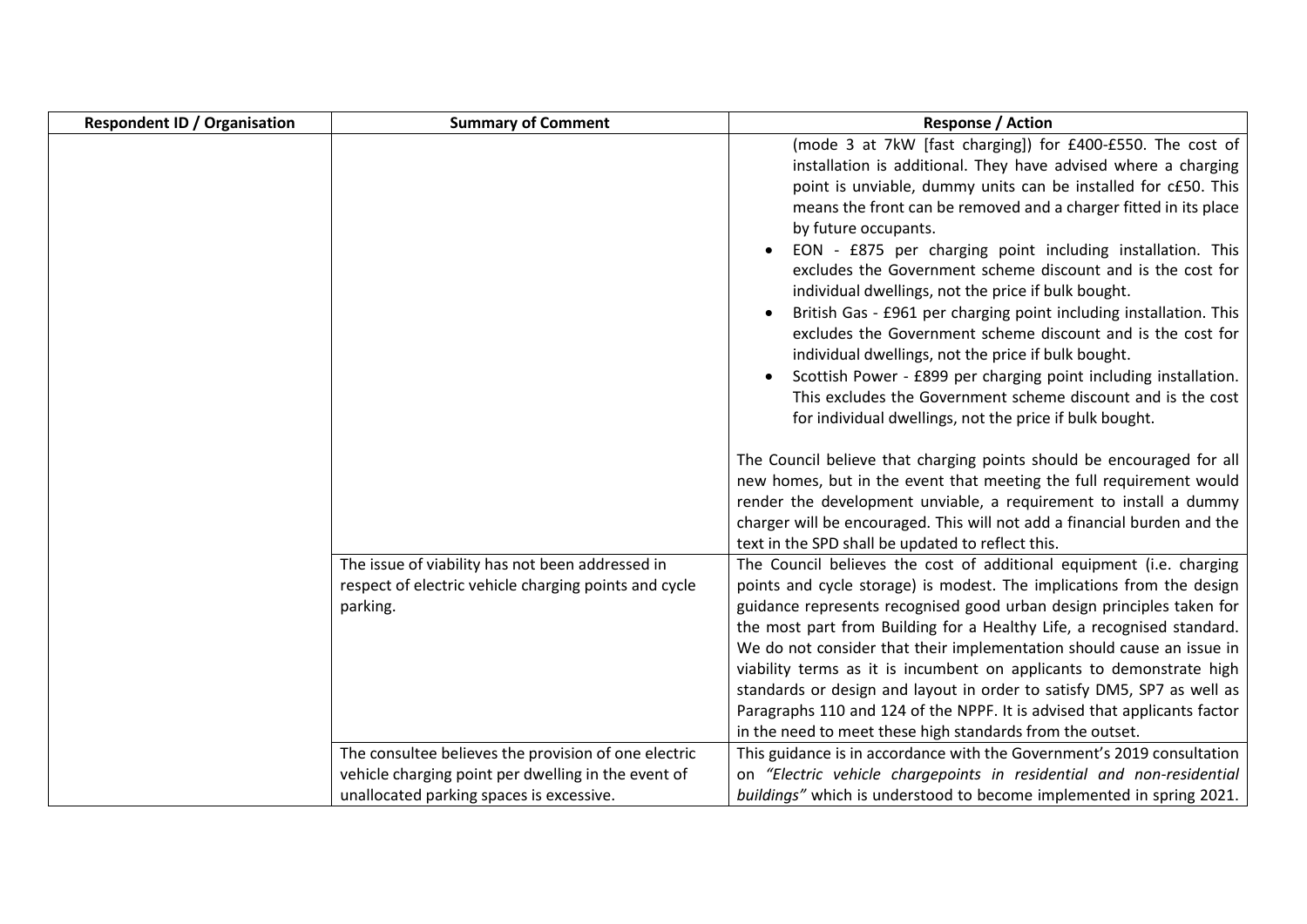| <b>Respondent ID / Organisation</b>    | <b>Summary of Comment</b>                                                                                                                                                                                                                                            | <b>Response / Action</b>                                                                                                                                                                                                                                                                                                                                                                                                                                                                                                                                                                                                                                                                                                                                                                |
|----------------------------------------|----------------------------------------------------------------------------------------------------------------------------------------------------------------------------------------------------------------------------------------------------------------------|-----------------------------------------------------------------------------------------------------------------------------------------------------------------------------------------------------------------------------------------------------------------------------------------------------------------------------------------------------------------------------------------------------------------------------------------------------------------------------------------------------------------------------------------------------------------------------------------------------------------------------------------------------------------------------------------------------------------------------------------------------------------------------------------|
|                                        |                                                                                                                                                                                                                                                                      | The Government are seeking to phase out petrol and diesel fuelled<br>vehicles by 2035 thus strengthening the need to provide facilities for<br>alternatively fuelled vehicles will become a requirement as demand<br>grows exponentially.                                                                                                                                                                                                                                                                                                                                                                                                                                                                                                                                               |
|                                        | The consultee believes the SPD fails to recognise that<br>Western Power do not have capacity in the network<br>to accommodate charging points in new development.                                                                                                    | Western Power provides an online 'EV Capacity Map' which has<br>assessed the available capacity at each site and have represented this as<br>a generic level of EV Charging Capacity. It explains that for the lowest<br>level ('some capacity available') management of charging may need to<br>be considered but it is only expected to be a reactive solution in certain<br>cases whilst Western Power create additional capacity. This map<br>identifies that there are 459 sub stations in the District, and of these<br>388 have either 'capacity available' or 'extensive capacity available'.<br>Only 15% have 'some capacity available'. Therefore it is considered that<br>there is sufficient capacity in the network to accommodate charging<br>points in new developments. |
|                                        |                                                                                                                                                                                                                                                                      | https://www.westernpower.co.uk/smarter-networks/electric-<br>vehicles/ev-capacity-map                                                                                                                                                                                                                                                                                                                                                                                                                                                                                                                                                                                                                                                                                                   |
|                                        | Parking Standards proposed are contrary to Paragraph<br>105 of the NPPF.                                                                                                                                                                                             | The Council consider the parking standards are compliant with<br>Paragraph 105 of the NPPF, this is outlined in Appendix 2.                                                                                                                                                                                                                                                                                                                                                                                                                                                                                                                                                                                                                                                             |
|                                        | The consultee believes the testing of case studies in<br>respect of parking standards should not just be purely<br>arithmetical.                                                                                                                                     | Comments noted. The Council have assessed each case study based on<br>its design and layout alongside its assessment the quantity of parking<br>standards.                                                                                                                                                                                                                                                                                                                                                                                                                                                                                                                                                                                                                              |
| 013 / Fernwood Parish Council          | Agrees with proposed role and scope of the SPD.                                                                                                                                                                                                                      | The support for the proposed role and scope of the SPD is welcomed.                                                                                                                                                                                                                                                                                                                                                                                                                                                                                                                                                                                                                                                                                                                     |
| 015 / Historic England                 | Agrees with the proposed role and scope of the SPD.<br>The content at present would provide opportunities<br>for enhancing places, particularly Conservation Areas<br>where parking and street clutter can affect one's<br>appreciation of the character of an area. | The support for the proposed role and scope of the SPD is welcomed.                                                                                                                                                                                                                                                                                                                                                                                                                                                                                                                                                                                                                                                                                                                     |
| 016 / Persimmon Homes East<br>Midlands | The consultee believes the SPD cannot be lawfully<br>adopted as such and falls outside the scope of                                                                                                                                                                  | The Council believes the SPD fully meets the Regulations. See appended<br>Table for full details.                                                                                                                                                                                                                                                                                                                                                                                                                                                                                                                                                                                                                                                                                       |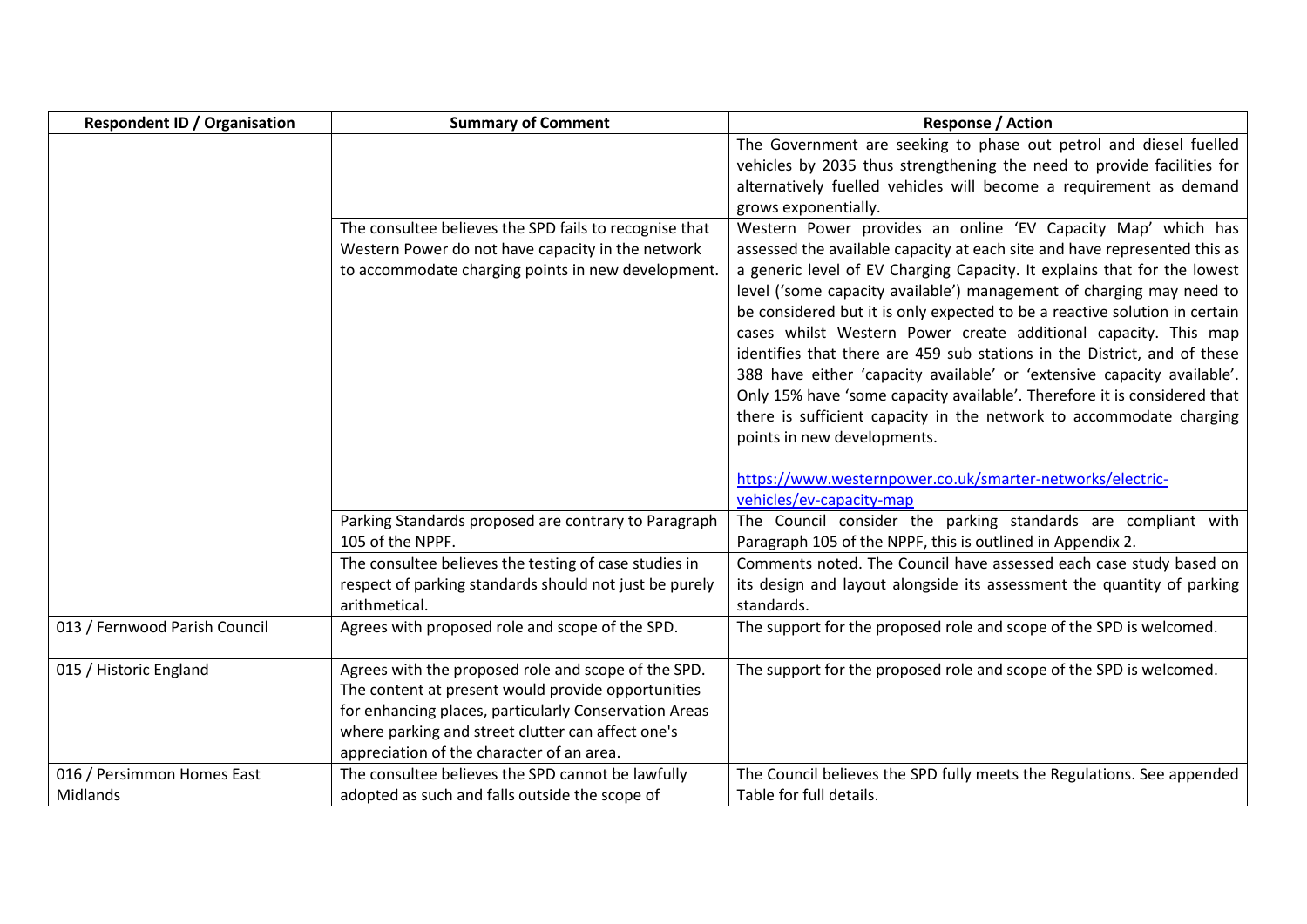| <b>Respondent ID / Organisation</b> | <b>Summary of Comment</b>                               | <b>Response / Action</b>                                                               |
|-------------------------------------|---------------------------------------------------------|----------------------------------------------------------------------------------------|
|                                     | Regulation 5 (1) (a) (i), (ii) and (iv) of the Town and |                                                                                        |
|                                     | Country Planning (Local Planning) (England)             |                                                                                        |
|                                     | Regulations 2012.                                       |                                                                                        |
|                                     | The SPD will introduce significant new burdens of new   | The Council believes the cost of additional equipment (i.e. charging                   |
|                                     | development which have significant impact on            | points and cycle storage) is modest. The implications from the design                  |
|                                     | viability and should be examined as part of the local   | guidance represents recognised good urban design principles taken for                  |
|                                     | plan adoption process.                                  | the most part from Building for a Healthy Life, a recognised standard.                 |
|                                     |                                                         | We do not consider that their implementation should cause an issue in                  |
|                                     |                                                         | viability terms as it is incumbent on applicants to demonstrate high                   |
|                                     |                                                         | standards or design and layout in order to satisfy DM5, SP7 as well as                 |
|                                     |                                                         | Paragraphs 110 and 124 of the NPPF. It is advised that applicants factor               |
|                                     |                                                         | in the need to meet these high standards from the outset.                              |
|                                     | The consultee believes the Topic Paper fails to         | The Council consider the parking standards are compliant with                          |
|                                     | consider all factors in paragraph 105 of the NPPF.      | Paragraph 105 of the NPPF. See appendix 2.                                             |
|                                     | The level of encouraged cycle parking provision is      | The level of encouraged cycle parking is aimed at encouraging                          |
|                                     | excessive.                                              | ownership and use of cycles. There should be opportunity for cycle                     |
|                                     |                                                         | storage for both those community on cycles and those who cycle                         |
|                                     |                                                         | recreationally. It is reasonable to assume that most households who                    |
|                                     |                                                         | cycle, particularly families, will own one bike per family member. The                 |
|                                     |                                                         | guidance allows some flexibility in the number of cycle parking spaces in              |
|                                     |                                                         | certain situations (i.e. site specific constraints such as change of use<br>proposals) |
|                                     | The design principles in Key Principle 2 are too        | Key Principle 2 is built on the principles of Building for a Healthy Life              |
|                                     | prescriptive and will result in indistinguishable and   | which is a recognised urban design standard, and one endorsed by the                   |
|                                     | repetitive design.                                      | National Design Guide as a key reference, which seeks to create places                 |
|                                     |                                                         | that are better for people by making more attractive places with well-                 |
|                                     |                                                         | designed streets and well-integrated car parking.                                      |
|                                     | Key Principle 2 will reduce the number of dwellings     | The overriding objective of the planning system is to deliver sustainable              |
|                                     | that can be accommodated on site and is contrary to     | development and achieving high standards of design and layout is key                   |
|                                     | the NPPF as it does not result in an effective use of   | to this objective. Housing developments should be both well designed                   |
|                                     | land.                                                   | and fit for purpose. Paragraph 124 of the NPPF states that the creation                |
|                                     |                                                         | of high quality buildings and places is fundamental to what the planning               |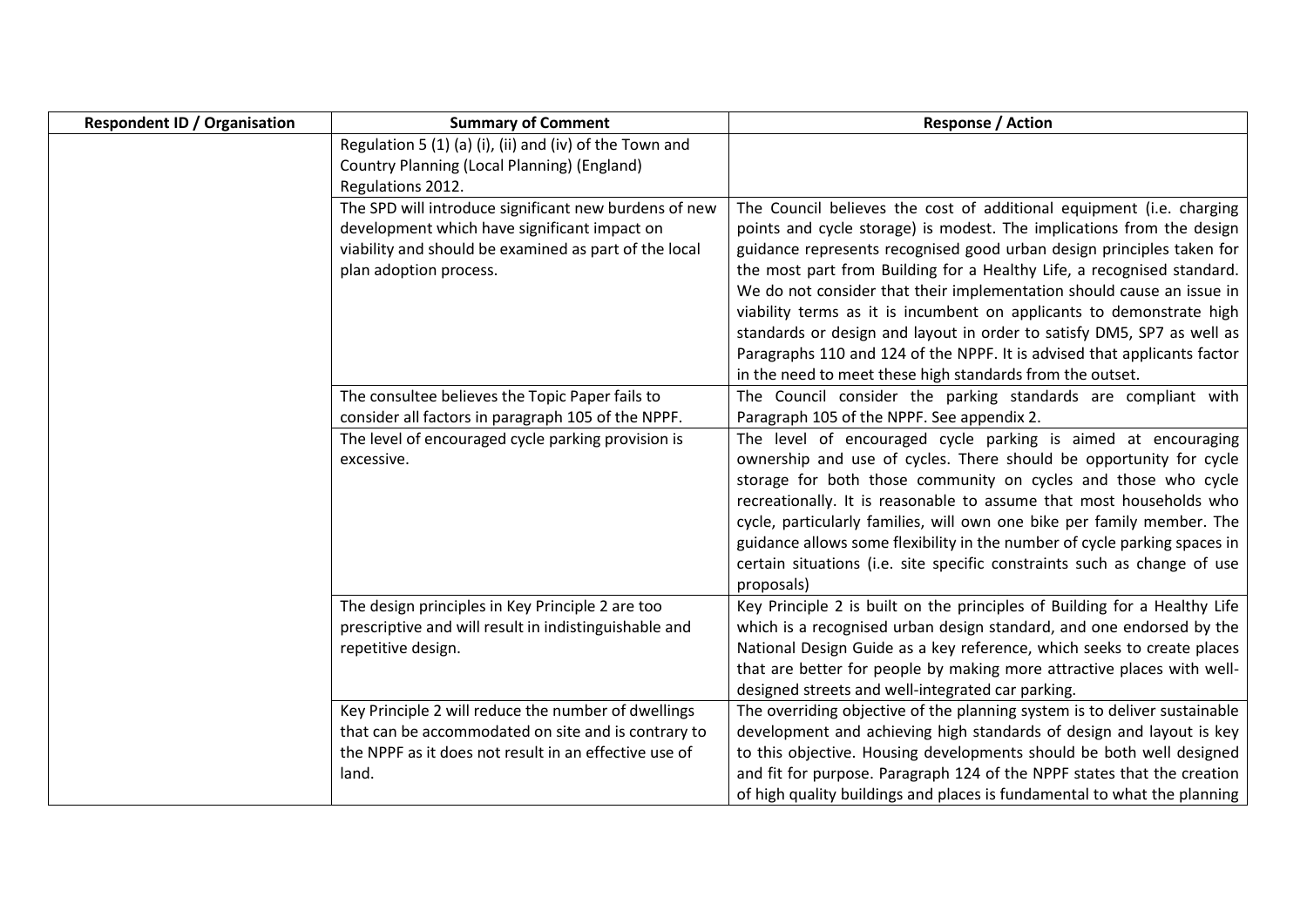| <b>Respondent ID / Organisation</b> | <b>Summary of Comment</b> |                                                                           | <b>Response / Action</b> |            |            |
|-------------------------------------|---------------------------|---------------------------------------------------------------------------|--------------------------|------------|------------|
|                                     |                           | and development process should achieve. Paragraph 127 outlines that       |                          |            |            |
|                                     |                           | developments should function well and add to the overall quality of the   |                          |            |            |
|                                     |                           | area. It should also be noted that land provided for parking measures     |                          |            |            |
|                                     |                           | which aren't fit for purpose (such as driveways / garages too narrow      |                          |            |            |
|                                     |                           | and rear parking courts which aren't used) is an ineffective use of land. |                          |            |            |
|                                     |                           | Therefore there should be a balance between effective use of land and     |                          |            |            |
|                                     |                           | developments which are fit for purpose and well-designed because the      |                          |            |            |
|                                     |                           | NPPF should be read as a whole document.                                  |                          |            |            |
|                                     |                           | The Council has allocated land with an estimated capacity (at generally   |                          |            |            |
|                                     |                           | either 40dph in Newark and 30dph elsewhere) which greatly exceeds its     |                          |            |            |
|                                     |                           | objectively assessed need. It is also noted the Council has a five year   |                          |            |            |
|                                     |                           | land supply so there is no existing or anticipated shortage of land for   |                          |            |            |
|                                     |                           | meeting identified housing needs in respect of Paragraph 123 of the       |                          |            |            |
|                                     |                           | NPPF and the Council do not consider this to be relevant. In addition,    |                          |            |            |
|                                     |                           | there are three allocations which are included as case studies which      |                          |            |            |
|                                     |                           | delivered well in excess of this which demonstrates there is scope to     |                          |            |            |
|                                     |                           | improve the overall design of schemes but still meet the Council's        |                          |            |            |
|                                     |                           | objectively assessed need. Notwithstanding a number of case studies       |                          |            |            |
|                                     |                           | provided a higher number of parking spaces than the recommended           |                          |            |            |
|                                     |                           | standards require, these were just not the most effective parking         |                          |            |            |
|                                     |                           | solutions.                                                                |                          |            |            |
|                                     |                           |                                                                           | Wellow Road,             | Ridgeway,  | Nottingham |
|                                     |                           |                                                                           | Ollerton                 | Farnsfield | Road,      |
|                                     |                           |                                                                           |                          |            | Southwell  |
|                                     |                           | No. of Dwellings                                                          | 125                      | 35         | 30         |
|                                     |                           | Allocated                                                                 |                          |            |            |
|                                     |                           | No. of Dwellings                                                          | 147                      | 60         | 34         |
|                                     |                           | <b>Built</b>                                                              |                          |            |            |
|                                     |                           |                                                                           |                          |            |            |
|                                     |                           |                                                                           |                          |            |            |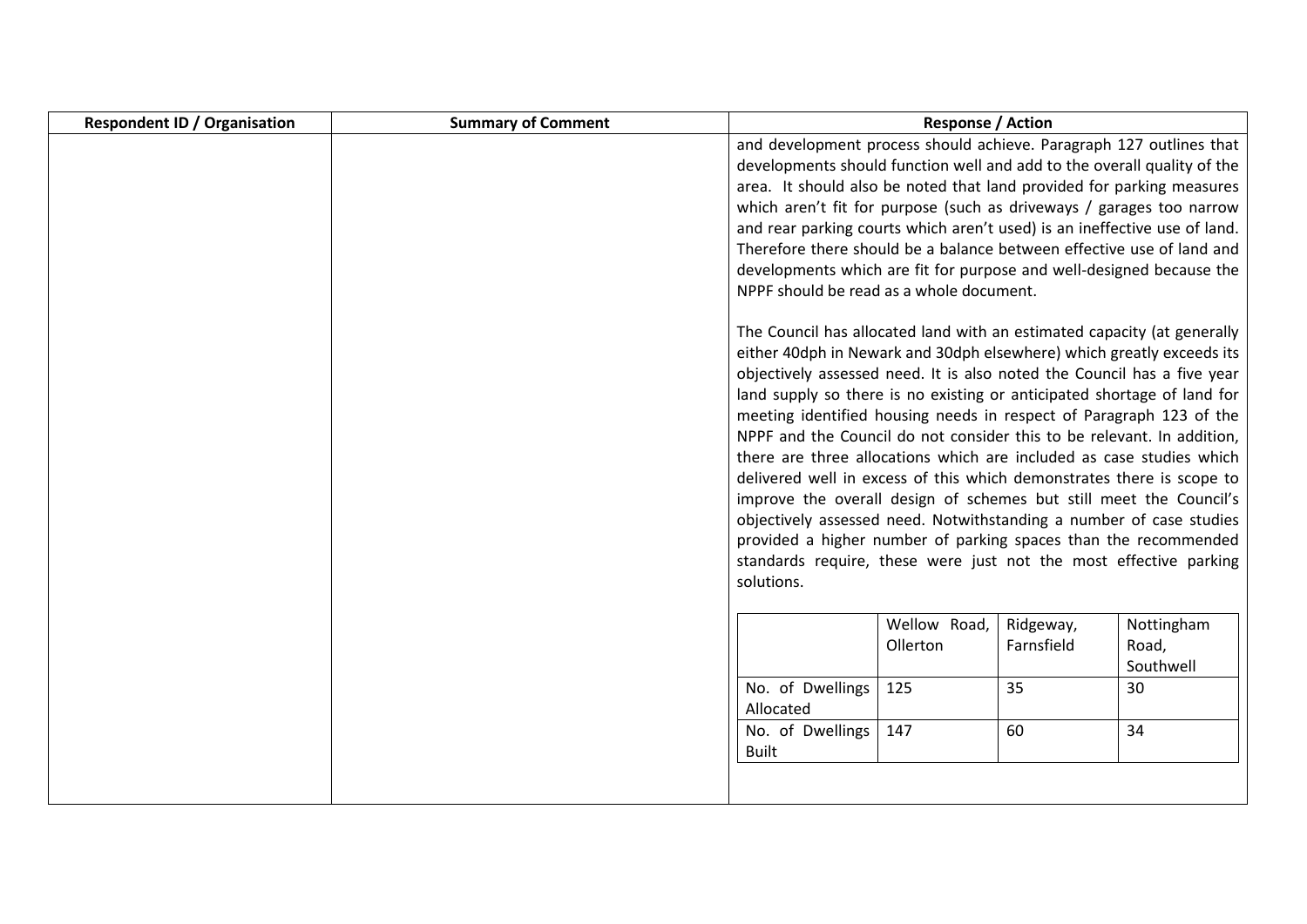| <b>Respondent ID / Organisation</b> | <b>Summary of Comment</b>                                                                                                                                                                                                                                                                    | <b>Response / Action</b>                                                                                                                                                                                                                                                                                                                                                                                                                                                                                                                                                                                                                                                                                                                                                                                                          |
|-------------------------------------|----------------------------------------------------------------------------------------------------------------------------------------------------------------------------------------------------------------------------------------------------------------------------------------------|-----------------------------------------------------------------------------------------------------------------------------------------------------------------------------------------------------------------------------------------------------------------------------------------------------------------------------------------------------------------------------------------------------------------------------------------------------------------------------------------------------------------------------------------------------------------------------------------------------------------------------------------------------------------------------------------------------------------------------------------------------------------------------------------------------------------------------------|
|                                     | The consultee believes that electric vehicle charging<br>points will be required through Building Regulations<br>and inclusion in the SPD is surplus to requirements.                                                                                                                        | Only a consultation has yet occurred (closed October 2019), the<br>outcome has yet to be announced. The Council considers it is important<br>to encourage provision for EVCP's until a time where the Government<br>makes them mandatory.                                                                                                                                                                                                                                                                                                                                                                                                                                                                                                                                                                                         |
| 024 / Persimmon Homes Nottingham    | Agrees with proposed role of the Parking Standards<br>but the consultee believes the SPD cannot be lawfully<br>adopted as such and falls outside the scope of<br>Regulation 5 (1) (a) (i), (ii) and (iv) of the Town and<br>Country Planning (Local Planning) (England)<br>Regulations 2012. | Comments noted. The Council believes the SPD fully complies with the<br>Regulations. See Appendix 1 for details.                                                                                                                                                                                                                                                                                                                                                                                                                                                                                                                                                                                                                                                                                                                  |
| 025 / Southwell Town Council        | Agrees with proposed role and scope of the SPD.                                                                                                                                                                                                                                              | The support for the proposed role and scope of the SPD is welcomed.                                                                                                                                                                                                                                                                                                                                                                                                                                                                                                                                                                                                                                                                                                                                                               |
| 028 / Globe Consultants             | Is pleased that the SPD has been produced but is<br>confused as to why it does not cover non-residential<br>development. Nottinghamshire Highway Design Guide<br>is out of date and refers to old standards.                                                                                 | Comments noted. The Council only wish to pursue parking standards for<br>residential development at the current time. The Highway's Authority is<br>due to adopt a new Highway Design Guide in early 2021 which will<br>address non-residential development.                                                                                                                                                                                                                                                                                                                                                                                                                                                                                                                                                                      |
| 029 / SGA LLP                       | Agrees in principle but has concerns that an over<br>provision of spaces would result in over dominance.                                                                                                                                                                                     | Comments noted. The SPD has been amended to include more parking<br>standards (Newark Town Centre, Inner Newark, Rest of NUA, Service<br>Centres and Rest of District), when assessed against the case studies, in<br>a number of cases the case studies provided a greater level of parking<br>than that recommended. Therefore the Council do not believe this to be<br>a concern.                                                                                                                                                                                                                                                                                                                                                                                                                                              |
|                                     | Increasing size of parking spaces will have a negative<br>impact.                                                                                                                                                                                                                            | Comments noted. This increase is in line with the recommendation from<br>the Highways Authority. The reason being is that a standard parking<br>space in a car park is 2.4m. This is usually between other spaces. The<br>average width of a car is c1.8m plus mirrors so on average you would<br>have 0.6m between vehicles to open a door and enter or exit a car. On a<br>driveway you would not be able to reasonably get out of an average car<br>parking within a 2.4m wide space if between walls or you would likely<br>need to step onto the garden if open plan. It would also be unlikely to<br>provide sufficient passage to the side of a vehicle given that, in in<br>accordance with Regulation 5 of 'The Road Vehicles (Construction and<br>Use) (Amendment) (No. 4) Regulations 2005', mirrors may project up to |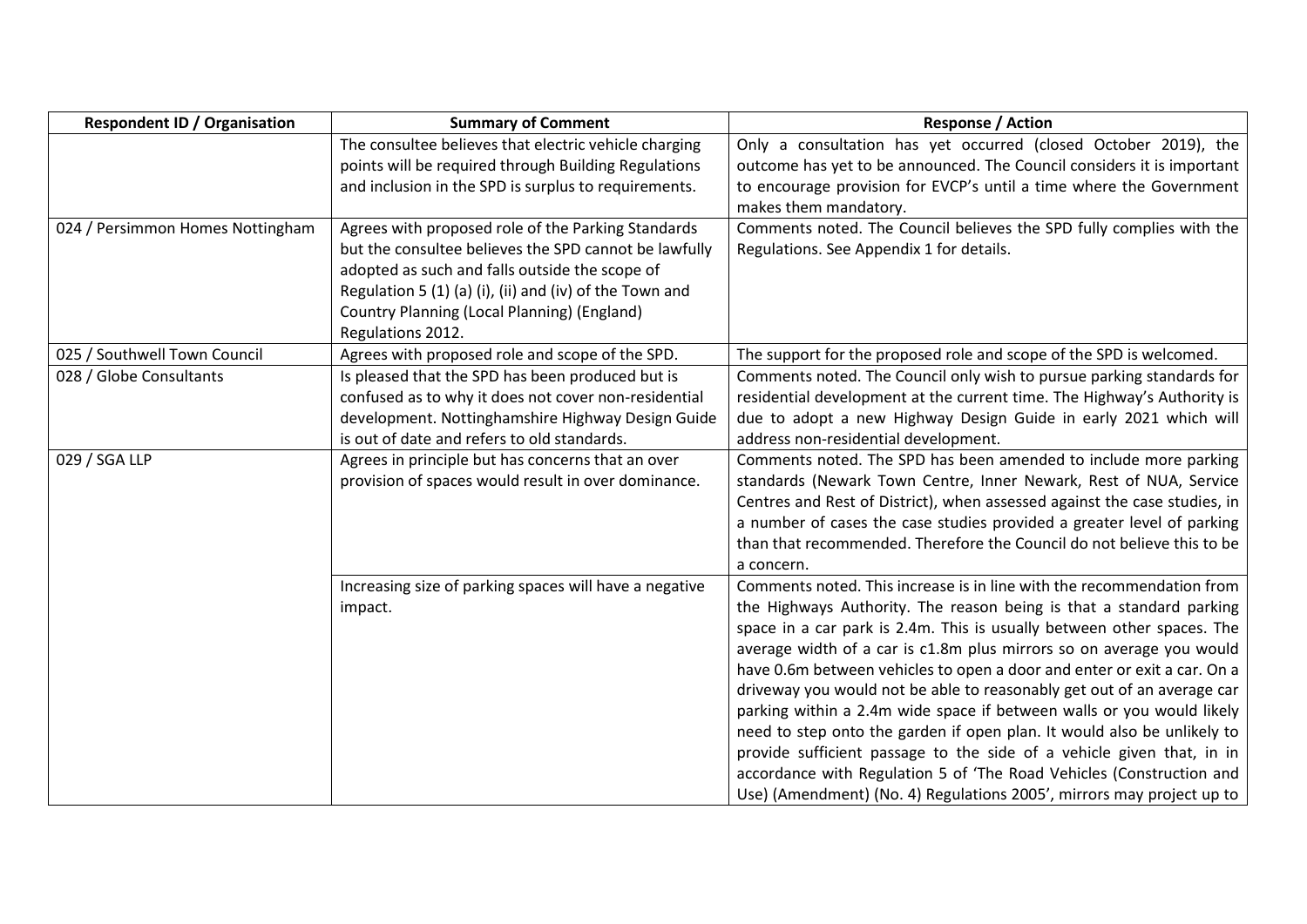| <b>Respondent ID / Organisation</b> | <b>Summary of Comment</b>                                                                                                                                                                                   | <b>Response / Action</b>                                                                                                                                                                                                                                                                                                                                                                                                                          |
|-------------------------------------|-------------------------------------------------------------------------------------------------------------------------------------------------------------------------------------------------------------|---------------------------------------------------------------------------------------------------------------------------------------------------------------------------------------------------------------------------------------------------------------------------------------------------------------------------------------------------------------------------------------------------------------------------------------------------|
|                                     |                                                                                                                                                                                                             | 200m beyond the overall width of a car, so another 0.4m as usually on<br>both sides. At 3.0m you would have room to comfortably open a car<br>door and walk down the side of the vehicle. Parking spaces need to be<br>fit for purpose and convenient for the homeowner. The Topic Paper<br>(Case Studies) highlights that where drives are narrow, on street parking<br>becomes more frequent.                                                   |
|                                     | Advice in Key Principle 2 could potentially result in the<br>need to provide a distance of 8m between dwellings in<br>a typical 3 bed semi-detached arrangement to<br>accommodate the requirement vehicles. | The Council believes that there are a variety of parking solutions which<br>can be used in line with best practice contained in Building for a Healthy<br>Life. The parking standards have also been amended (standards<br>(Newark Town Centre, Inner Newark, Rest of NUA, Service Centres and<br>Rest of District) and in all cases except Rest of the District, only two<br>spaces are required, this could be in the form of frontage parking. |
| 030 / Barton Willmore c/o Urban &   | The consultee supports the role and scope of the Draft                                                                                                                                                      | Comments are welcomed and noted.                                                                                                                                                                                                                                                                                                                                                                                                                  |
| Civic                               | SPD and confirm that they do not challenge anything                                                                                                                                                         |                                                                                                                                                                                                                                                                                                                                                                                                                                                   |
|                                     | in principle. However they do suggest amendments to                                                                                                                                                         |                                                                                                                                                                                                                                                                                                                                                                                                                                                   |
|                                     | be considered (see additional comments below).                                                                                                                                                              |                                                                                                                                                                                                                                                                                                                                                                                                                                                   |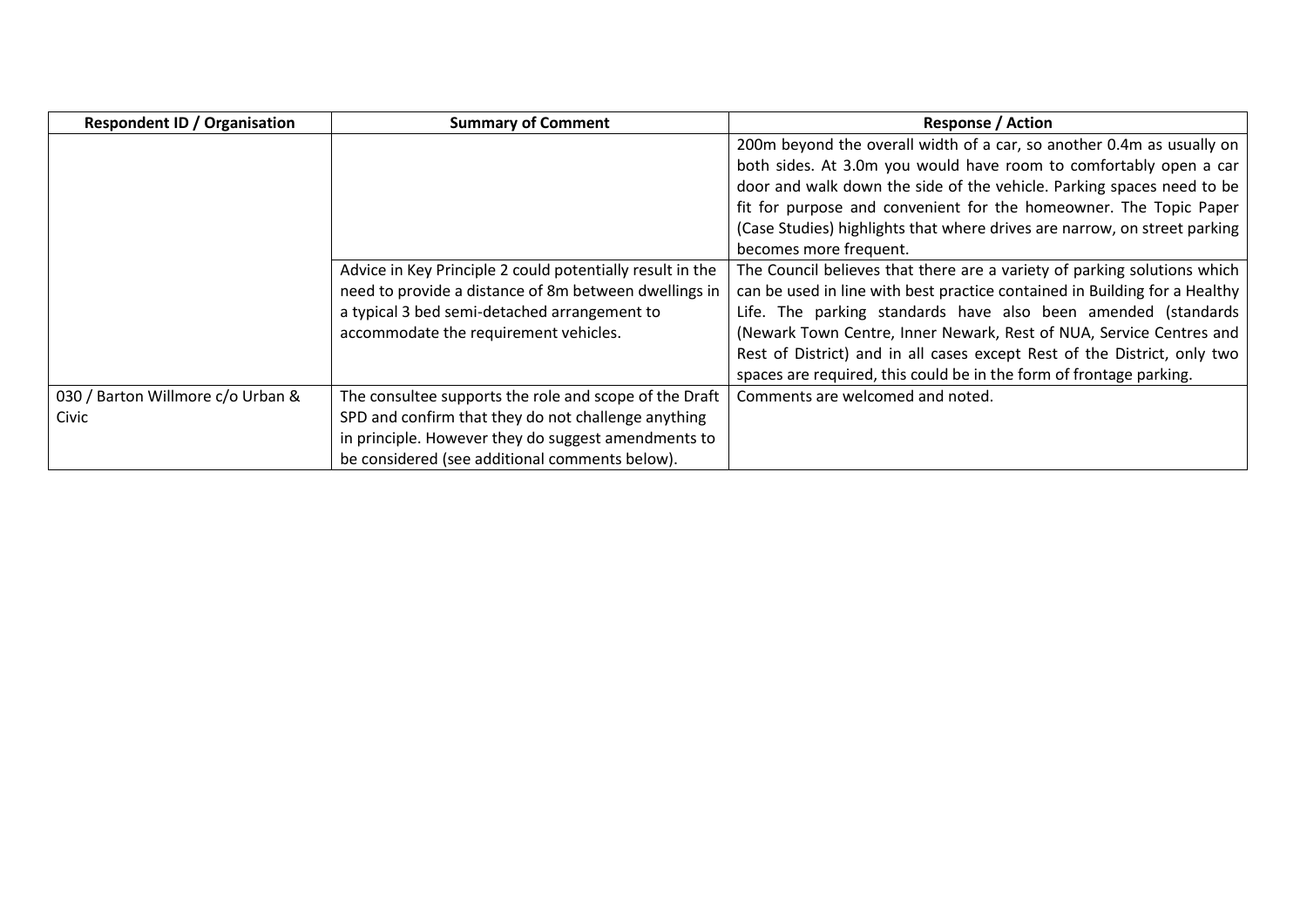| <b>Respondent ID / Organisation</b>  | <b>Summary of Comment</b>                                                                                                                                                      | <b>Response / Action</b>                                                                                                                                                                                                                                                                                                                                                                                                                                                                                                                                                                                                                                                                                                                                                                                                                                                                                   |
|--------------------------------------|--------------------------------------------------------------------------------------------------------------------------------------------------------------------------------|------------------------------------------------------------------------------------------------------------------------------------------------------------------------------------------------------------------------------------------------------------------------------------------------------------------------------------------------------------------------------------------------------------------------------------------------------------------------------------------------------------------------------------------------------------------------------------------------------------------------------------------------------------------------------------------------------------------------------------------------------------------------------------------------------------------------------------------------------------------------------------------------------------|
| 001 / Resident in South Muskham      | It goes a long way to supply clear guidance but each                                                                                                                           | Comments noted. There is sufficient flexibility in the SPD to allow for                                                                                                                                                                                                                                                                                                                                                                                                                                                                                                                                                                                                                                                                                                                                                                                                                                    |
|                                      | application should be based on its own merits.                                                                                                                                 | this where appropriate.                                                                                                                                                                                                                                                                                                                                                                                                                                                                                                                                                                                                                                                                                                                                                                                                                                                                                    |
| 006 / Collingham Parish Council      | Agrees the SPD provides clear guidance but can't be                                                                                                                            | Comments noted.                                                                                                                                                                                                                                                                                                                                                                                                                                                                                                                                                                                                                                                                                                                                                                                                                                                                                            |
|                                      | certain until implementation begins.                                                                                                                                           |                                                                                                                                                                                                                                                                                                                                                                                                                                                                                                                                                                                                                                                                                                                                                                                                                                                                                                            |
| 007 / Resident in Sutton on Trent    | The consultee believes estate roads are not wide                                                                                                                               | Comments noted. The width of the carriageway is the responsibility of                                                                                                                                                                                                                                                                                                                                                                                                                                                                                                                                                                                                                                                                                                                                                                                                                                      |
|                                      | enough for visitor parking which causes displaced                                                                                                                              | the Highways Authority (Nottinghamshire County Council) and falls                                                                                                                                                                                                                                                                                                                                                                                                                                                                                                                                                                                                                                                                                                                                                                                                                                          |
|                                      | parking frustrating road users.                                                                                                                                                | outside the scope of this SPD.                                                                                                                                                                                                                                                                                                                                                                                                                                                                                                                                                                                                                                                                                                                                                                                                                                                                             |
| 008 / Trent Valley Internal Drainage | Agrees that the SPD provides sufficiently clear                                                                                                                                | The comments are welcomed and noted.                                                                                                                                                                                                                                                                                                                                                                                                                                                                                                                                                                                                                                                                                                                                                                                                                                                                       |
| Board                                | guidance on what will be sought.                                                                                                                                               |                                                                                                                                                                                                                                                                                                                                                                                                                                                                                                                                                                                                                                                                                                                                                                                                                                                                                                            |
| 012 / TOWN-PLANNING.CO.UK            | The consultee believes the SPD has a number on<br>incompatible factors including discouraging tandem<br>parking, large amounts of frontage parking and rear<br>parking courts. | Key Principle 2 is built on the principles of Building for a Healthy Life<br>which is a recognised urban design standard, and one endorsed by the<br>National Design Guide as a key reference, which seeks to create places<br>that are better for people by making more attractive places with well-<br>designed streets and well-integrated car parking. There are a variety of<br>parking solutions available to developers without encouraging on street<br>parking and Building for a Healthy Life provides a number of examples<br>of good parking solutions. However, further illustrations are to be<br>provided in the document to demonstrate this is more detail.                                                                                                                                                                                                                               |
|                                      | The consultee believes increasing the width of a<br>parking space from 2.4m to 3m has a significant<br>impact on schemes and viability has not been<br>assessed.               | Comments noted. This increase is in line with the recommendation from<br>the Highways Authority. The reason being is that a standard parking<br>space in a car park is 2.4m. This is usually between other spaces. The<br>average width of a car is c1.8m plus mirrors so on average you would<br>have 0.6m between vehicles to open a door and enter or exit a car. On a<br>driveway you would not be able to reasonably get out of an average car<br>parking within a 2.4m wide space if between walls or you would likely<br>need to step onto the garden if open plan. It would also be unlikely to<br>provide sufficient passage to the side of a vehicle given that, in in<br>accordance with Regulation 5 of 'The Road Vehicles (Construction and<br>Use) (Amendment) (No. 4) Regulations 2005', mirrors may project up to<br>200m beyond the overall width of a car, so another 0.4m as usually on |

## **Question 2: Does the SPD provide sufficiently clear guidance on what will be sought in relation to parking on new residential development? Please provide further comment if there is anything you would change in relation to the clarity of the document.**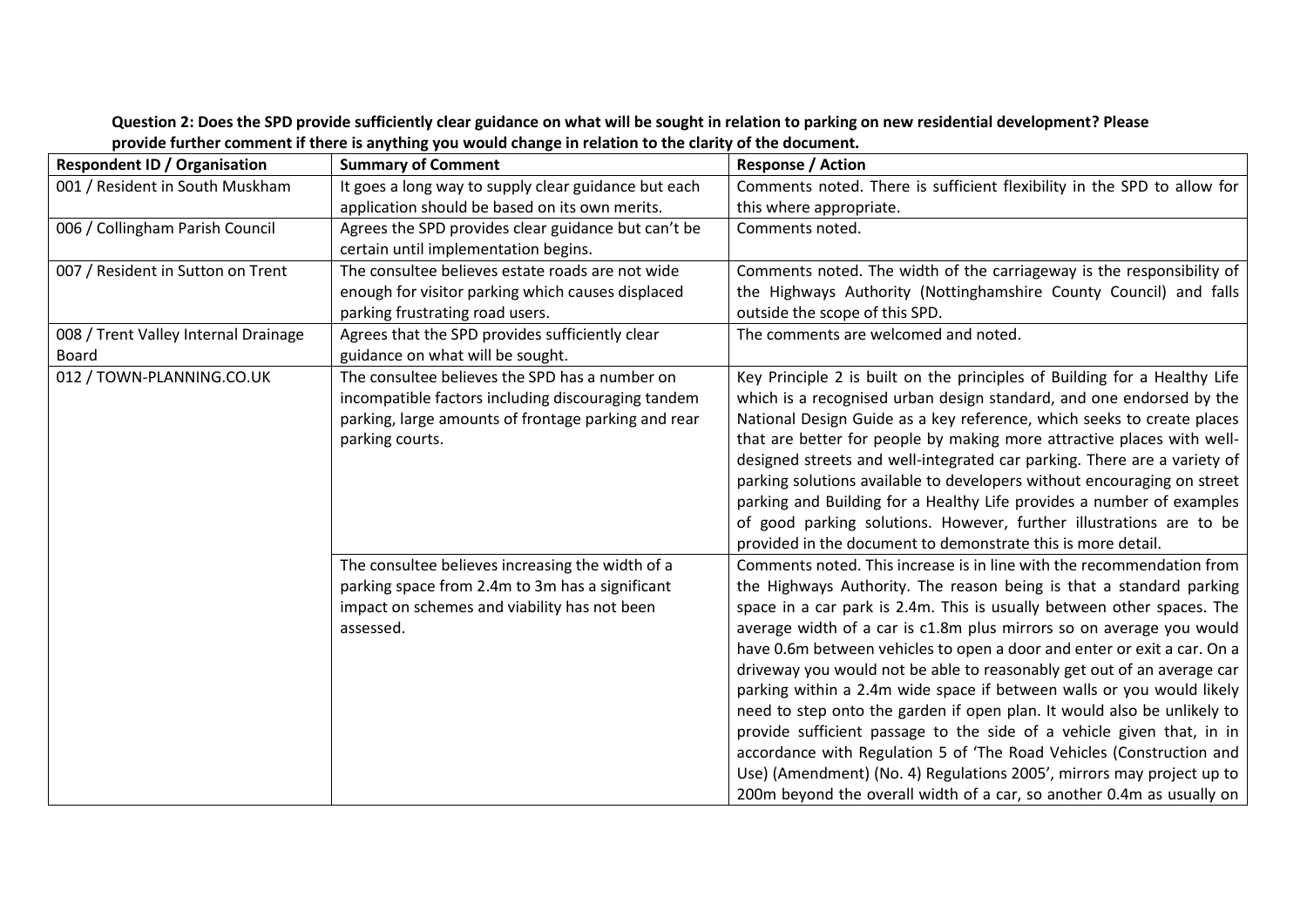|                                        |                                                                                                                                                                                                                                                                                                      | both sides. At 3.0m you would have room to comfortably open a car<br>door and walk down the side of the vehicle. Parking spaces need to be<br>fit for purpose and convenient for the homeowner. The Topic Paper<br>(Case Studies) highlights that where drives are narrow, on street parking<br>becomes more frequent.                                                                                                                                                                                                                                                                                                                                 |
|----------------------------------------|------------------------------------------------------------------------------------------------------------------------------------------------------------------------------------------------------------------------------------------------------------------------------------------------------|--------------------------------------------------------------------------------------------------------------------------------------------------------------------------------------------------------------------------------------------------------------------------------------------------------------------------------------------------------------------------------------------------------------------------------------------------------------------------------------------------------------------------------------------------------------------------------------------------------------------------------------------------------|
|                                        | The Consultee disagrees with the Council's decision to<br>discourage loose driveway materials within<br>settlements.                                                                                                                                                                                 | Comments noted. The text already makes reference to recommending<br>the surface finish of the driveway in the settlement boundary to be<br>incorporated into a wider sustainable drainage scheme. However, the<br>text will be amended to include the encouragement of 'smooth and<br>hard porous materials'. Lose materials are discouraged in the<br>settlement (although there may be some circumstances where<br>appropriate such as barn conversions), particularly, large scale<br>developments, because they encourage lose items to be deposited on<br>the adoptable area of the highway (including the footway) which poses<br>a safety risk. |
| 013 / Fernwood Parish Council          | Agrees that the SPD provides sufficiently clear<br>guidance on what will be sought.                                                                                                                                                                                                                  | The comments are welcomed and noted.                                                                                                                                                                                                                                                                                                                                                                                                                                                                                                                                                                                                                   |
| 015 / Historic England                 | Agrees that the SPD provides sufficiently clear<br>guidance on what will be sought. The content at<br>present would provide opportunities for enhancing<br>places, particularly Conservation Areas where parking<br>and street clutter can affect one's appreciation of the<br>character of an area. | The comments are welcomed and noted.                                                                                                                                                                                                                                                                                                                                                                                                                                                                                                                                                                                                                   |
| 016 / Persimmon Homes East<br>Midlands | The consultee believes Key Principle 1 in respect of<br>cycle parking is vague and implementation needs to<br>be clear what cycle parking is expected and where.                                                                                                                                     | The text in Key Principle 1 has been amended to include reference to<br>Table 1 and 2 (rather than just Table 1).                                                                                                                                                                                                                                                                                                                                                                                                                                                                                                                                      |
| 024 / Persimmon Homes Nottingham       | The consultee believes the document is generally clear<br>but that the requirements are unlawful and excessive.<br>It is believed the document lacks sufficient evidence<br>to justify the recommendations in the SPD.                                                                               | The Council has outlined in Appendix 1 why we believe the SPD is<br>lawful.<br>The parking standard recommendations in the SPD are based on the<br>evidence in the Topic Paper and the recommendations for cycle parking<br>and provision of electric vehicle charging points are a pragmatic<br>response to the requirements of the NPPF.                                                                                                                                                                                                                                                                                                             |
|                                        | Fails to consider how the requirements of the SPD will                                                                                                                                                                                                                                               | The implications from the design guidance represents recognised good                                                                                                                                                                                                                                                                                                                                                                                                                                                                                                                                                                                   |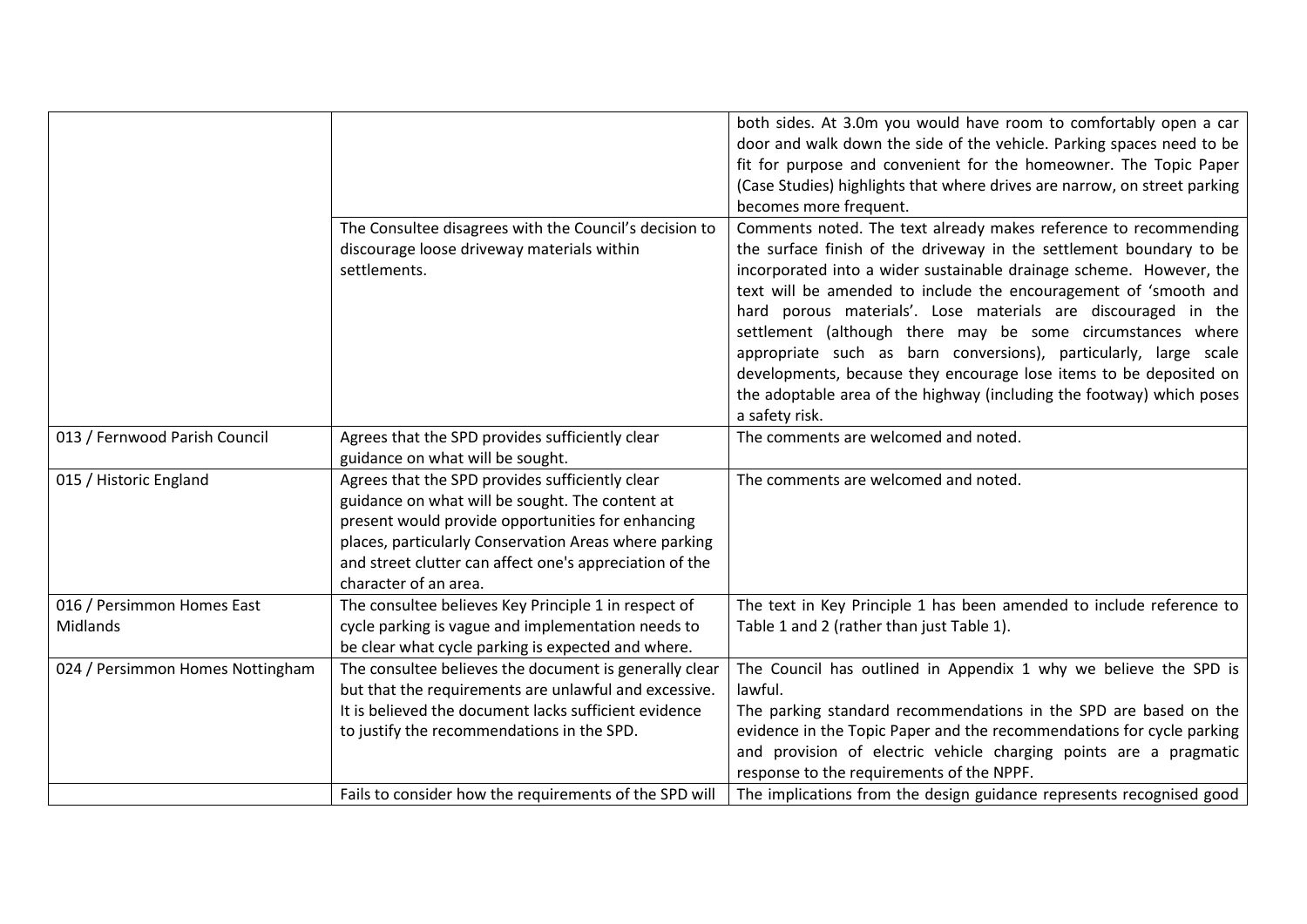|  | affect viability.                                                                                                                                                                                   | urban design principles taken for the most part from Building for a<br>Healthy Life, a recognised standard. We do not consider that their<br>implementation should cause an issue in viability terms as it is<br>incumbent on applicants to demonstrate high standards or design and<br>layout in order to satisfy DM5, SP7 as well as Paragraphs 110 and 124 of<br>the NPPF. It is advised that applicants factor in the need to meet these<br>high standards from the outset.                                                                                                                                                                                                                                                                                                                                                                                                                                                                               |
|--|-----------------------------------------------------------------------------------------------------------------------------------------------------------------------------------------------------|---------------------------------------------------------------------------------------------------------------------------------------------------------------------------------------------------------------------------------------------------------------------------------------------------------------------------------------------------------------------------------------------------------------------------------------------------------------------------------------------------------------------------------------------------------------------------------------------------------------------------------------------------------------------------------------------------------------------------------------------------------------------------------------------------------------------------------------------------------------------------------------------------------------------------------------------------------------|
|  | Fails to consider the implications on land take.<br>Recommends a blueprint should be commissioned to<br>consider the impacts on land take and considered<br>against Paragraph 123 of the Framework. | The overriding objective of the planning system is to deliver sustainable<br>development and achieving high standards of design and layout is key<br>to this objective. Housing developments should be both well designed<br>and fit for purpose. Paragraph 124 of the NPPF states that the creation<br>of high quality buildings and places is fundamental to what the planning<br>and development process should achieve. Paragraph 127 outlines that<br>developments should function well and add to the overall quality of the<br>area. It should also be noted that land provided for parking measures<br>which aren't fit for purpose (such as driveways / garages too narrow<br>and rear parking courts which aren't used) is an ineffective use of land.<br>Therefore there should be a balance between effective use of land and<br>developments which are fit for purpose and well-designed because the<br>NPPF should be read as a whole document. |
|  |                                                                                                                                                                                                     | The Council has allocated land with an estimated capacity (at generally<br>either 40dph in Newark and 30dph elsewhere) which greatly exceeds its<br>objectively assessed need. It is also noted the Council has a five year<br>land supply so there is no existing or anticipated shortage of land for<br>meeting identified housing needs in respect of Paragraph 123 of the<br>NPPF and the Council do not consider this to be relevant. In addition,<br>there are three allocations which are included as case studies which<br>delivered well in excess of this which demonstrates there is scope to<br>improve the overall design of schemes but still meet the Council's<br>objectively assessed need. Notwithstanding a number of case studies<br>provided a higher number of parking spaces than the recommended<br>standards require, these were just not the most effective parking                                                                 |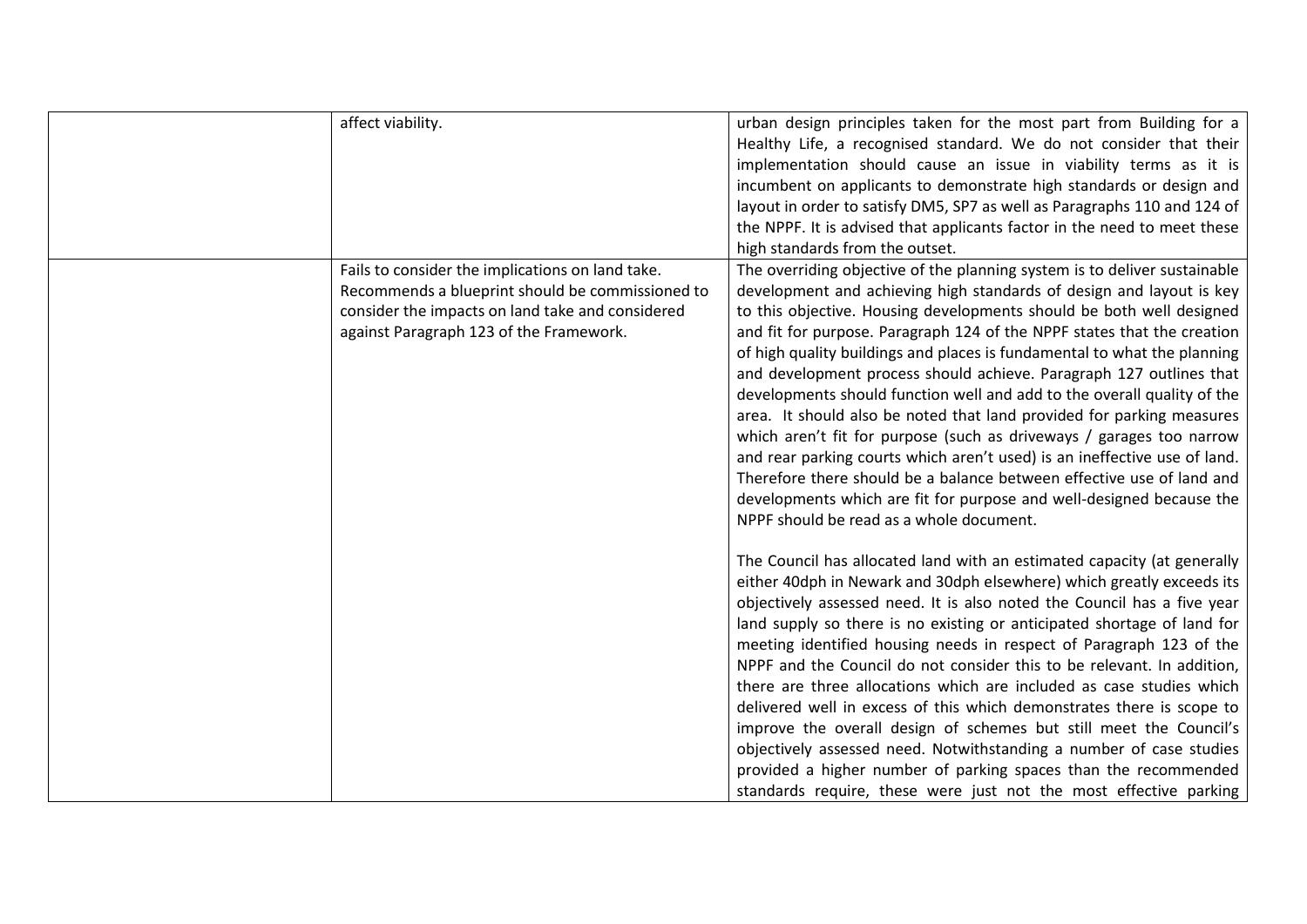|                                            |                                                                                                                                                                                                                                                                                                   | solutions.                                                                                              |                          |                         |                                                                                                                                                                                                                                                                                                                                                                                                                                               |
|--------------------------------------------|---------------------------------------------------------------------------------------------------------------------------------------------------------------------------------------------------------------------------------------------------------------------------------------------------|---------------------------------------------------------------------------------------------------------|--------------------------|-------------------------|-----------------------------------------------------------------------------------------------------------------------------------------------------------------------------------------------------------------------------------------------------------------------------------------------------------------------------------------------------------------------------------------------------------------------------------------------|
|                                            |                                                                                                                                                                                                                                                                                                   |                                                                                                         | Wellow Road,<br>Ollerton | Ridgeway,<br>Farnsfield | Nottingham<br>Road,<br>Southwell                                                                                                                                                                                                                                                                                                                                                                                                              |
|                                            |                                                                                                                                                                                                                                                                                                   | No. of Dwellings<br>Allocated                                                                           | 125                      | 35                      | 30                                                                                                                                                                                                                                                                                                                                                                                                                                            |
|                                            |                                                                                                                                                                                                                                                                                                   | No. of Dwellings<br><b>Built</b>                                                                        | 147                      | 60                      | 34                                                                                                                                                                                                                                                                                                                                                                                                                                            |
| 025 / Southwell Town Council               | The consultee suggests including more 'good'<br>examples of design including Electric Vehicle Charging<br>Points and cycle parking.                                                                                                                                                               | 'good design'.                                                                                          |                          |                         | Comments noted. The Council will seek to include more examples of                                                                                                                                                                                                                                                                                                                                                                             |
| 028 / Globe Consultants                    | Welcomes the specific reference to parking provision<br>at retirement / sheltered / extra care housing but<br>believes there should be a minimum standard for both<br>cycle parking and care parking to safeguard provision<br>for disabled people, shift working staff and visitor<br>provision. | type and nature of the accommodation proposed.                                                          |                          |                         | Comments noted. Certain types of accommodation will require more<br>parking provision than others and the Council believe it is most<br>appropriate to determine this on a case by case basis depending on the                                                                                                                                                                                                                                |
| 029 / SGA LLP                              | The consultee believes the SPD gives conflicting advice<br>and the tandem diagrams are incomplete.<br>The SPD should provide examples of compliant<br>schemes. The image showing frontage parking is<br>misleading as it does not comply with the SPD.                                            | This particular photograph shows the rule of 4:1 which we seek to<br>could be designed and implemented. |                          |                         | Comments noted. The tandem parking diagram is not exhaustive of all<br>options but is provided to highlights examples of good and bad practice.<br>Comments noted. Additional examples will be provided. The<br>photographs are purely illustrative of what good design could look like.<br>encourage. This is not illustrating the size of the spaces or the number<br>of spaces which should be provided, but demonstrates how the 4:1 rule |
| 030 / Barton Willmore c/o Urban &<br>Civic | Does not object to car parking requirements which are<br>split between Newark Urban Area and Rest of the<br>District or the standards set out in Table 1 but would<br>suggest a plan showing these locations is set out to<br>provide absolute clarity.                                           | extent of Newark Urban Area.                                                                            |                          |                         | Comments welcomed and noted. A plan will be provided showing the                                                                                                                                                                                                                                                                                                                                                                              |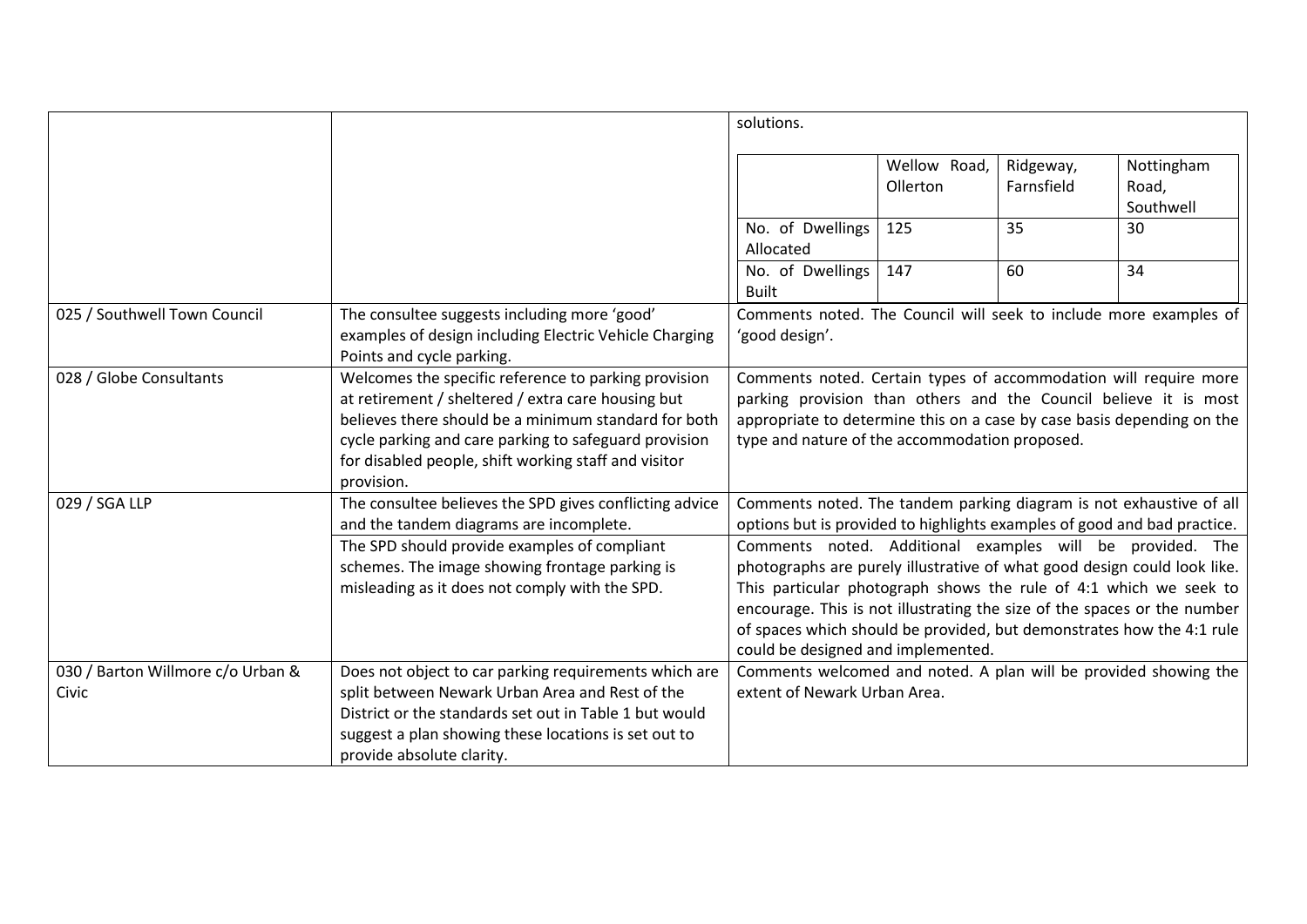| 001 / Resident from South Muskham    | Garages should be counted as a parking space and        | Comments noted. The Guidance is considered to remain appropriate so      |
|--------------------------------------|---------------------------------------------------------|--------------------------------------------------------------------------|
|                                      | believes bikes and mobility scooters should be stored   | it will count a parking space so long as it is of a sufficient size to   |
|                                      | in garages or elsewhere to protect the property and     | accommodate a car and storage area for gardening equipment /             |
|                                      | keep amenity space open and clear.                      | bicycles and where appropriate, mobility scooters.                       |
| 006 / Collingham Parish Council      | Garages should be counted as a parking space as long    | Comments noted. The SPD will remain as written so it will count a        |
|                                      | as it if of a sufficient size to accommodate a car and  | parking space so long as it is of a sufficient size to accommodate a car |
|                                      | storage area for gardening equipment / bicycles and     | and storage area for gardening equipment / bicycles and where            |
|                                      | mobility scooters.                                      | appropriate, mobility scooters.                                          |
| 007 / Resident from Sutton on Trent  | The consultee has concerns about the size of garages    | The internal dimensions encouraged in the SPD are appropriate for the    |
|                                      | and inability to accommodate the modern car and         | modern day car. Secure cycle storage should be lockable and              |
|                                      | asks what NSDC propose for secure cycle storage.        | undercover but the location of this will depend upon the developer. A    |
|                                      |                                                         | sentence will be included in the SPD to encourage lockable and           |
|                                      |                                                         | undercover storage.                                                      |
| 008 / Trent Valley Internal Drainage | The consultee believes garages should not be counted    | Comments noted. The SPD will remain as written so it will count a        |
| Board                                | as a parking space as they are often not used for their | parking space so long as it is of a sufficient size to accommodate a car |
|                                      | intended purpose and it is difficult to compel people   | and storage area for gardening equipment / bicycles and where            |
|                                      | to only use for parking a car.                          | appropriate, mobility scooters. It is always the occupiers chose as to   |
|                                      |                                                         | how they use their garage, but one of sufficient size may encourage      |
|                                      |                                                         | them to use it for their intended purpose. There is also a concern that  |
|                                      |                                                         | parking will dominate the streetscene if garages are not counted as      |
|                                      |                                                         | spaces.                                                                  |
|                                      | The consultee believes it is reasonable to store cycles | Comments noted. Mobility scooters storage should only be considered      |
|                                      | and mobility scooters in a garage but this might not be | where bungalows are proposed. It will be down to the developer to        |
|                                      | practical and appropriate to do. A dedicated facility   | determine if storage is appropriate within a garage and if not, where    |
|                                      | for either should not be required.                      | else.                                                                    |
| 012 / TOWN-PLANNING.CO.UK            | The consultee believes garages should be counted as     | Comments noted. The SPD will remain as written so it will count a        |
|                                      | parking spaces but considers the use of planning        | parking space so long as it is of a sufficient size to accommodate a car |
|                                      | conditions to prevent garages from being used for       | and storage area for gardening equipment / bicycles and where            |
|                                      | other purposes should be adopted.                       | appropriate, mobility scooters.                                          |
|                                      |                                                         |                                                                          |
|                                      |                                                         |                                                                          |

# **Question 3: Do you think integral garages should be counted as car parking space(s)? Do you think bicycles and mobility scooters should be stored in garages or elsewhere? Please provide an explanation.**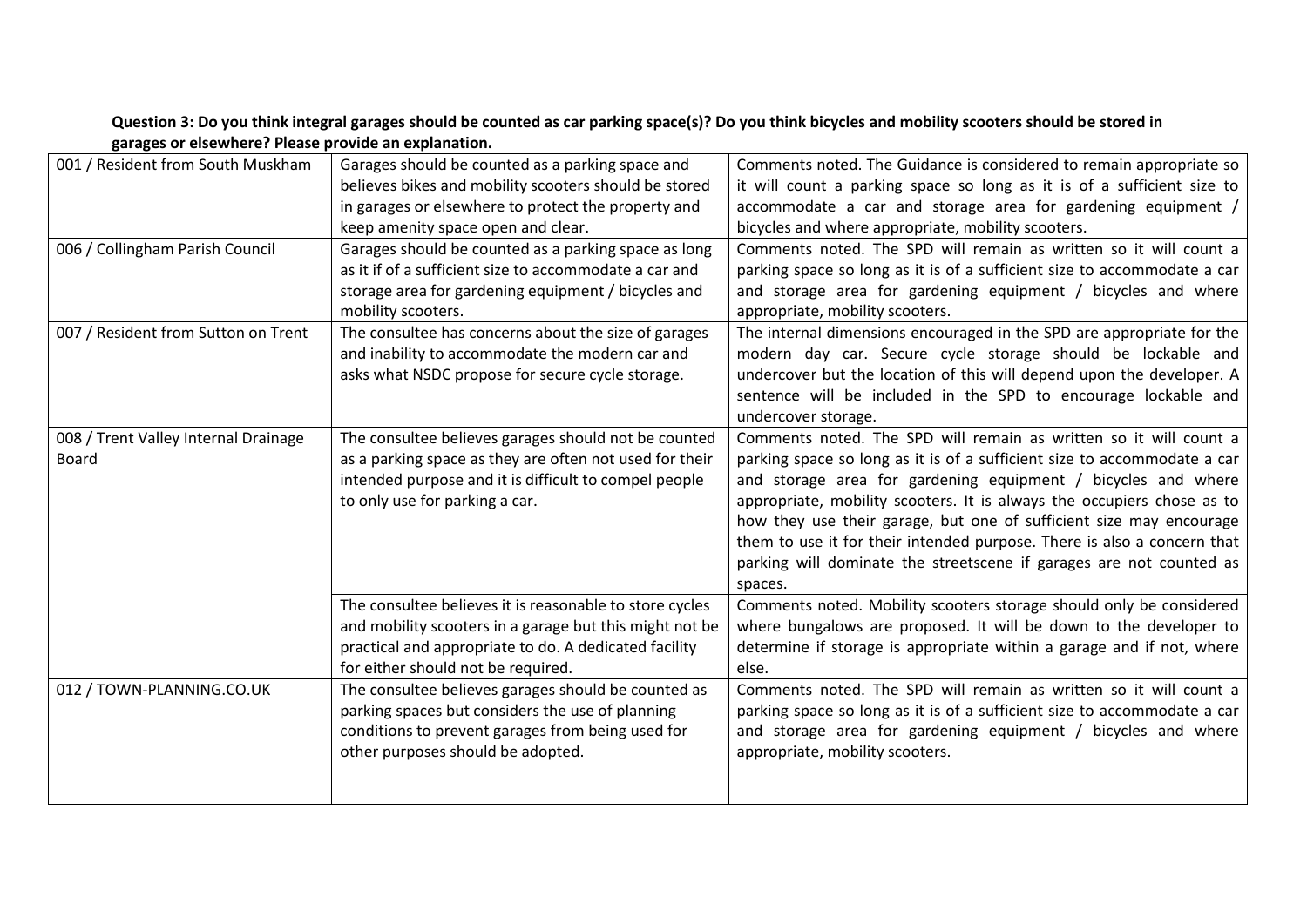|                               |                                                                                                                                          | The SPD seeks to put in place positive guidance over how the parking<br>requirements of new development can be appropriately managed.<br>Where implemented, this will provide residents with ample opportunity<br>for their parking needs to be met without the need to resort to on<br>street parking, without the need for the restrictive conditioning. From a<br>practical perspective we would also have concerns over enforceability.                                                                          |
|-------------------------------|------------------------------------------------------------------------------------------------------------------------------------------|----------------------------------------------------------------------------------------------------------------------------------------------------------------------------------------------------------------------------------------------------------------------------------------------------------------------------------------------------------------------------------------------------------------------------------------------------------------------------------------------------------------------|
|                               | Cycle parking should be within garages. Specialist<br>cycle shelters are better suited to apartment blocks or<br>HMOs.                   | Comments noted.                                                                                                                                                                                                                                                                                                                                                                                                                                                                                                      |
|                               | The consultee believes the cycle parking standards for<br>apartments in unrealistic and will impact on amenity<br>space and landscaping. | Comments noted. The Council do not consider the cycle parking<br>standards to be unrealistic. It is anticipated most apartment schemes<br>will occur in or around Newark Town Centre and the service centres<br>which are the most accessible and sustainable for cycling short trips and<br>therefore should be encouraged. Secure cycle parking should not have a<br>significant impact on amenity and could, for example, comprise of<br>multiple stands in a lockable shelter that all residents have access to. |
|                               | Cycle parking should be differentiated between the                                                                                       | Comments noted. The cycle parking standards are not differentiated                                                                                                                                                                                                                                                                                                                                                                                                                                                   |
|                               | largest settlements i.e. Newark, Ollerton/Boughton,                                                                                      | between settlements because households outside the largest                                                                                                                                                                                                                                                                                                                                                                                                                                                           |
|                               | Southwell, Edwinstowe and elsewhere. The                                                                                                 | settlements may wish to store bicycles for recreational cycling.                                                                                                                                                                                                                                                                                                                                                                                                                                                     |
|                               | opportunity to use cycles as a primary means of day to                                                                                   |                                                                                                                                                                                                                                                                                                                                                                                                                                                                                                                      |
|                               | day transport is greatest in these largest settlements                                                                                   |                                                                                                                                                                                                                                                                                                                                                                                                                                                                                                                      |
|                               | where services/facilities can be accessed in a 2 mile                                                                                    |                                                                                                                                                                                                                                                                                                                                                                                                                                                                                                                      |
|                               | radius.                                                                                                                                  |                                                                                                                                                                                                                                                                                                                                                                                                                                                                                                                      |
| 013 / Fernwood Parish Council | The consultee agrees that garages should only be                                                                                         | Comments noted.                                                                                                                                                                                                                                                                                                                                                                                                                                                                                                      |
|                               | counted as parking spaces if they are large enough to                                                                                    |                                                                                                                                                                                                                                                                                                                                                                                                                                                                                                                      |
|                               | fit a car and usual storage.                                                                                                             |                                                                                                                                                                                                                                                                                                                                                                                                                                                                                                                      |
| 015 / Historic England        | New development should ensure sufficient off street                                                                                      | Comments noted.                                                                                                                                                                                                                                                                                                                                                                                                                                                                                                      |
|                               | parking provided in addition to sufficient storage                                                                                       |                                                                                                                                                                                                                                                                                                                                                                                                                                                                                                                      |
|                               | space for bicycles and mobility scooters so that                                                                                         |                                                                                                                                                                                                                                                                                                                                                                                                                                                                                                                      |
|                               | development is futureproofed and has the best                                                                                            |                                                                                                                                                                                                                                                                                                                                                                                                                                                                                                                      |
|                               | outcomes for the historic environment. On-street                                                                                         |                                                                                                                                                                                                                                                                                                                                                                                                                                                                                                                      |
|                               | parking and street clutter can affect one's                                                                                              |                                                                                                                                                                                                                                                                                                                                                                                                                                                                                                                      |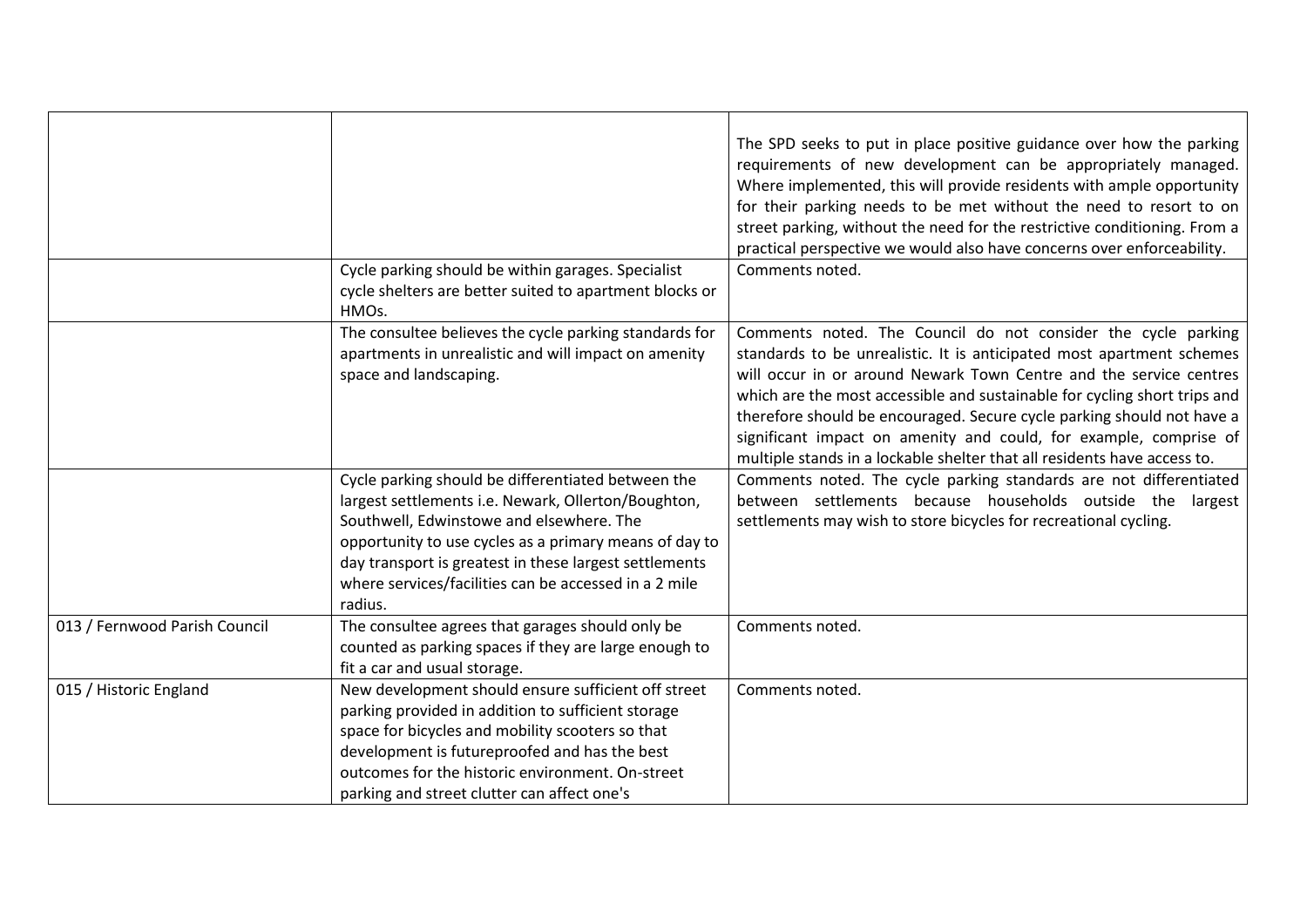|                                        | appreciation of the character of an area, particularly in<br>Conservation Areas or within the setting of other<br>heritage assets.                                                                                                                                                                                           |                                                                                                                                                                                                                                                                                       |
|----------------------------------------|------------------------------------------------------------------------------------------------------------------------------------------------------------------------------------------------------------------------------------------------------------------------------------------------------------------------------|---------------------------------------------------------------------------------------------------------------------------------------------------------------------------------------------------------------------------------------------------------------------------------------|
| 016 / Persimmon Homes East<br>Midlands | The consultee believes that provided integral garages<br>have sufficient internal space to park a car they should<br>be counted as a parking space.                                                                                                                                                                          | Comments noted.                                                                                                                                                                                                                                                                       |
|                                        | Bicycles / mobility scooters could be stored in a<br>garage or cycle shed located close to the house.                                                                                                                                                                                                                        | Comments noted.                                                                                                                                                                                                                                                                       |
| 024 / Persimmon Homes Nottingham       | The consultee believes that garages should be<br>counted as a parking space.                                                                                                                                                                                                                                                 | Comments noted.                                                                                                                                                                                                                                                                       |
|                                        | The consultee believes garages can accommodate<br>bicycles and so designated storage is not necessary.                                                                                                                                                                                                                       | Comments noted.                                                                                                                                                                                                                                                                       |
|                                        | The need for mobility scooter parking is unjustified<br>and lacks evidence for such a need.                                                                                                                                                                                                                                  | The SPD recommends that only where bungalows are proposed should<br>mobility scooter parking be given consideration. Users of mobility<br>scooters will likely occupy single storey properties.                                                                                       |
| 025 / Southwell Town Council           | The consultee believes garages should not be counted<br>as parking spaces but they are rarely used for such<br>purpose.                                                                                                                                                                                                      | Comments noted. The SPD will remain as written so it will count a<br>parking space so long as it is of a sufficient size to accommodate a car<br>and storage area for gardening equipment / bicycles and where<br>appropriate, mobility scooters.                                     |
| 028 / Globe Consultants                | The consultee believes that garages should not be<br>counted as car parking spaces as they are too small to<br>accommodate modern cars.                                                                                                                                                                                      | Comments noted. The SPD will remain as written so it will count a<br>parking space so long as it is of a sufficient size to accommodate a car<br>and storage area for gardening equipment / bicycles and where<br>appropriate, mobility scooters.                                     |
| 029 / SGA LLP                          | The consultee believes garages should be counted as<br>parking spaces.                                                                                                                                                                                                                                                       | Comments noted. The SPD will remain as written so it will count a<br>parking space so long as it is of a sufficient size to accommodate a car<br>and storage area for gardening equipment / bicycles and where<br>appropriate, mobility scooters.                                     |
|                                        | Sufficient and appropriate, secure storage should be<br>required for cycles and mobility scooters and these<br>should be accessible; however there should be<br>suitable planning consideration and guidance given as<br>to how this can be achieved in all cases if large<br>numbers of unsightly metal, timber and plastic | Comments noted. The SPD will allow bicycles and mobility scooters to<br>be stored in garages provided they are of sufficient size to<br>accommodate both those and a car. Where this is not the case, careful<br>consideration will be given during the planning application process. |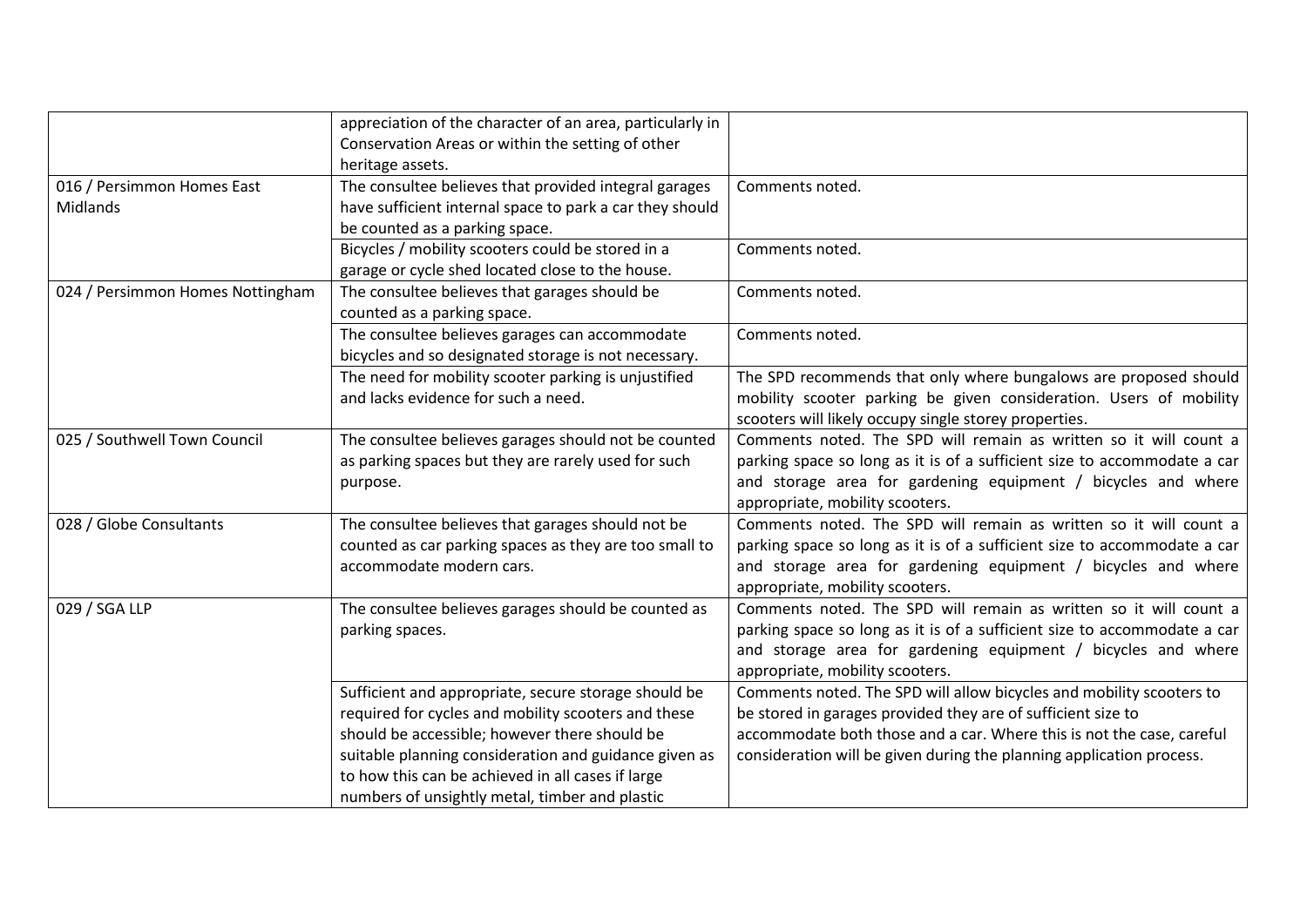|                                   | lockups are not to become over prevalent pieces of |                                                                          |
|-----------------------------------|----------------------------------------------------|--------------------------------------------------------------------------|
|                                   | street furniture.                                  |                                                                          |
| 030 / Barton Willmore c/o Urban & | The consultee believes that garages should count   | Commented noted. The SPD will remain as written so it will count a       |
| Civic                             | towards the required parking space provision       | parking space so long as it is of a sufficient size to accommodate a car |
|                                   | otherwise parking can dominate the street scene    | and storage area for gardening equipment, and where appropriate,         |
|                                   |                                                    | mobility scooters.                                                       |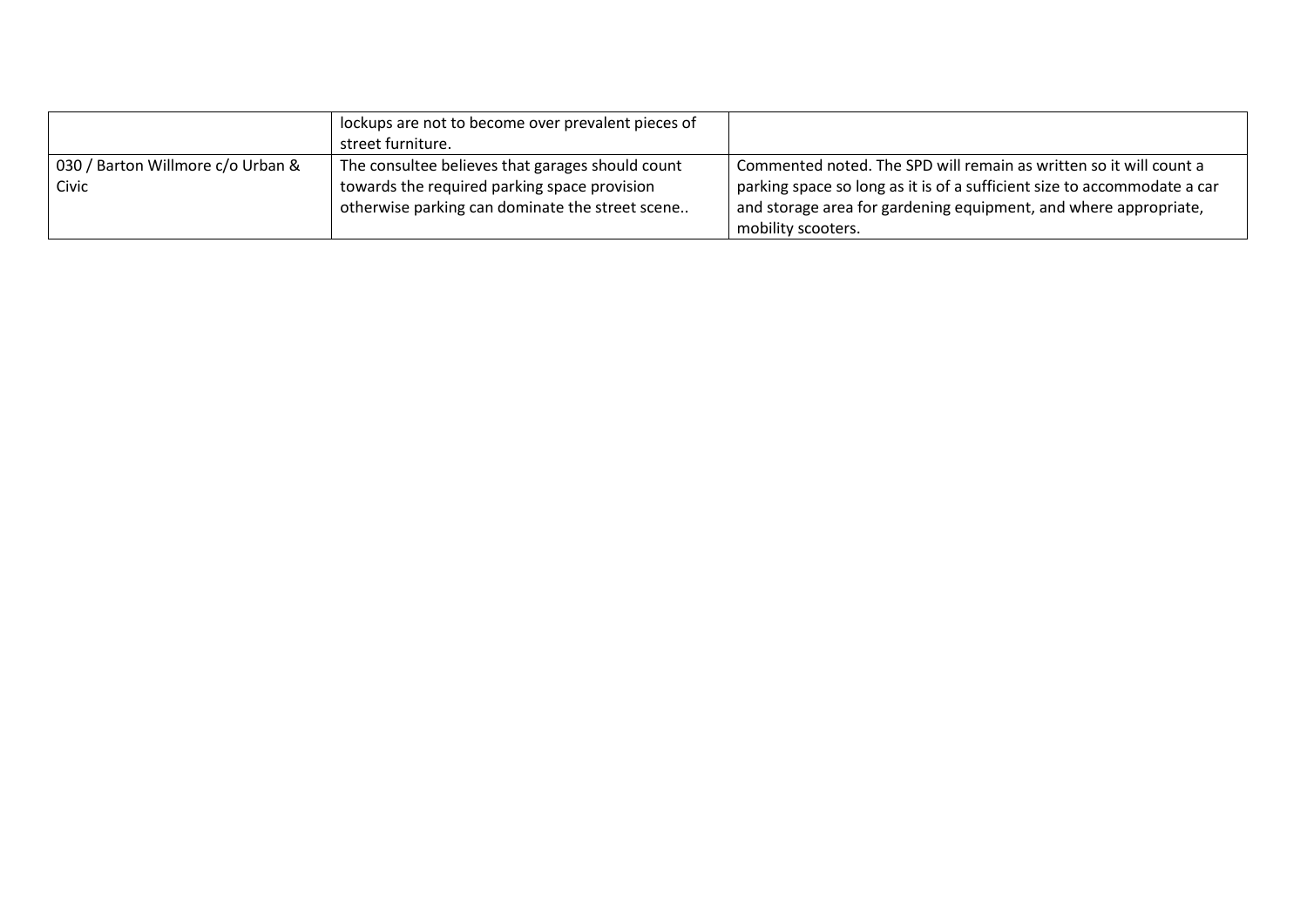| 001 / Resident from South Muskham             | The consultee believes car parking standards should<br>be circumstantial and dependent upon the application<br>and location.                                                                                                                                                                                                                                                                                                                                                                                                                                        | Commented noted. The Council believes there is sufficient flexibility in<br>the SPD to enable this.                                                                                                                                                                                                                                                                                       |
|-----------------------------------------------|---------------------------------------------------------------------------------------------------------------------------------------------------------------------------------------------------------------------------------------------------------------------------------------------------------------------------------------------------------------------------------------------------------------------------------------------------------------------------------------------------------------------------------------------------------------------|-------------------------------------------------------------------------------------------------------------------------------------------------------------------------------------------------------------------------------------------------------------------------------------------------------------------------------------------------------------------------------------------|
| 006 / Collingham Parish Council               | NUA and rest of the district are different in character,<br>parking needs and car ownership so different<br>standards are appropriate.                                                                                                                                                                                                                                                                                                                                                                                                                              | Comments noted.                                                                                                                                                                                                                                                                                                                                                                           |
| 007 / Resident from Sutton on Trent           | The consultee has concerns that the population will be<br>not able to afford electric vehicles and the SPD should<br>be encouraging more walking and cycling, as well as a<br>need to improve public transport within the District<br>and County.                                                                                                                                                                                                                                                                                                                   | Comments noted. The Council acknowledges the affordability of electric<br>cars could become a serious problem, but cost of EV's is outside the<br>scope of the SPD and consider the guidance over cycle requirements<br>have been appropriately incorporated.                                                                                                                             |
| 008 / Trent Valley Internal Drainage<br>Board | It would generally make sense to apply a different<br>standard in an urban area to a more rural location.<br>The availability of public transport and potentially<br>better cycle links would mitigate the provision of less<br>parking spaces in urban locations. Space can also be at<br>a premium in urban areas and mitigation maybe<br>required to support the viability of a development.<br>More rural locations are likely to have less effective<br>transport links but potentially more space available to<br>provide enhanced onsite parking facilities. | Comments noted.                                                                                                                                                                                                                                                                                                                                                                           |
| 012 / TOWN-PLANNING.CO.UK                     | The consultee believes car parking standards should<br>differentiate between 'Central Newark', 'Outer<br>Newark', 'Rest of NUA', Service Centres and Rest of<br>District.<br>The Council need to give consideration to conversions<br>and the fact they don't have large curtilages to meet<br>such requirements.                                                                                                                                                                                                                                                   | The Council have further reviewed the evidence available (both census<br>data and the case studies) and will update the standards to reflect the<br>following zones: Newark Town Centre, Inner Newark, NUA, Service<br>Centres and Rest of the District (including Edwinstowe and Southwell)<br>Commented noted. Text has been updated to explicitly refer to change<br>of use proposals. |
| 016 / Persimmon Homes East<br>Midlands        | Agrees there should be some differentiation between<br>areas but should not be limited to Newark Urban<br>Area.                                                                                                                                                                                                                                                                                                                                                                                                                                                     | Comments noted. The Council have further reviewed the evidence<br>available (both census data and the case studies) and will update the<br>standards to reflect the following zones: Newark Town Centre, Inner                                                                                                                                                                            |

### **Question 4: Do you think the car parking standards should differentiate between Newark Urban Area and the rest of the district? Do you think there should be one standard applicable to the whole district? Please provide an explanation.**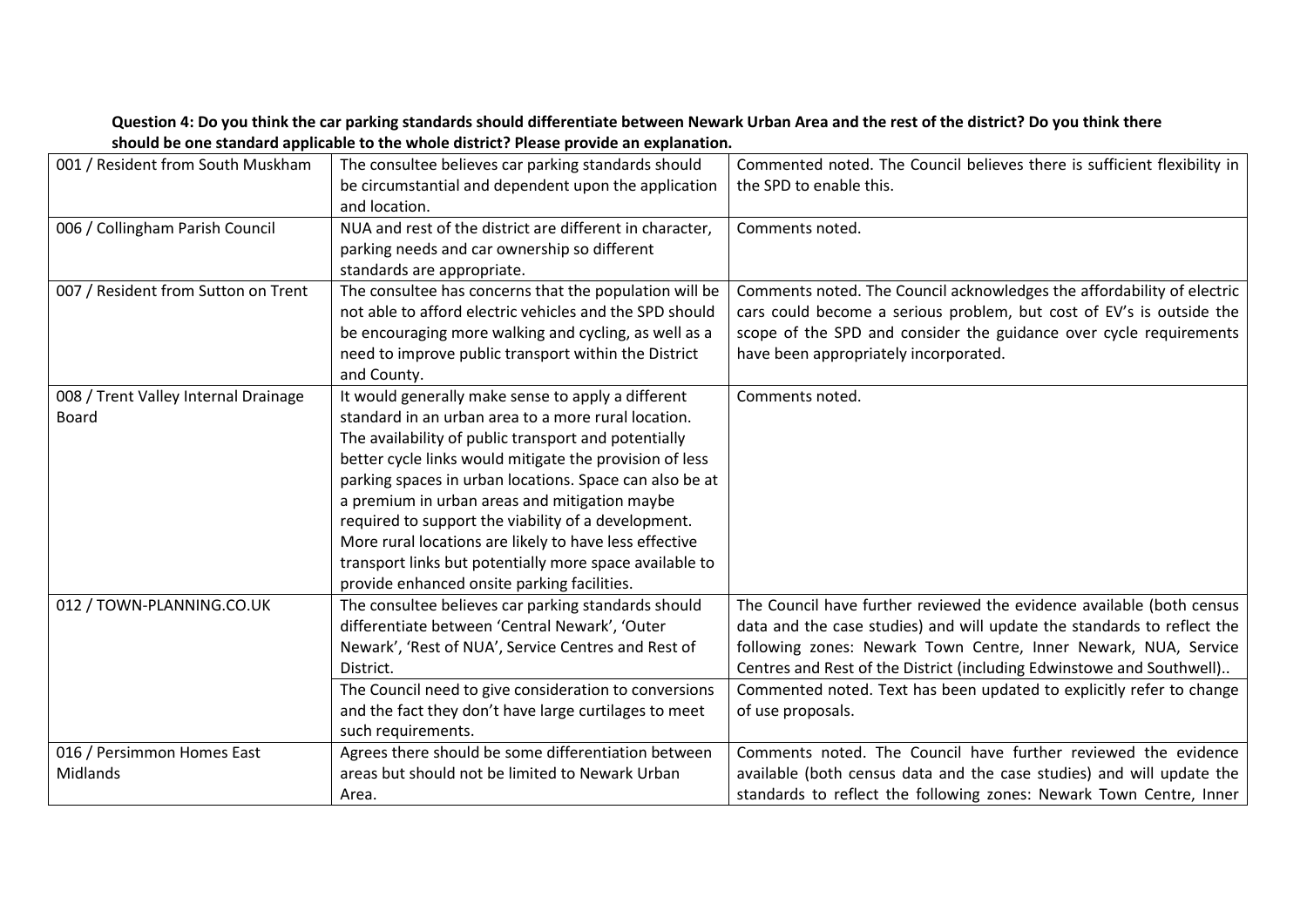|                                            |                                                                                                                                                                                                                                                         | Newark, NUA, Service Centres and Rest of the District (including<br>Edwinstowe and Southwell).                                                                                                                                                                                                                                                                    |
|--------------------------------------------|---------------------------------------------------------------------------------------------------------------------------------------------------------------------------------------------------------------------------------------------------------|-------------------------------------------------------------------------------------------------------------------------------------------------------------------------------------------------------------------------------------------------------------------------------------------------------------------------------------------------------------------|
| 024 / Persimmon Homes Nottingham           | Lack of justification and evidence for the need for<br>different parking standards in Newark Urban Area is<br>not provided and should not be limited to such.                                                                                           | Commented noted. The Council have further reviewed the evidence<br>available (both census data and the case studies) and will update the<br>standards to reflect the following zones: Newark Town Centre, Inner<br>Newark, NUA, Service Centres and Rest of the District (including<br>Edwinstowe and Southwell). The evidence is outlined in the Topic<br>Paper. |
|                                            | The SPD should be guidance and not strictly adhered<br>to where it can be demonstrated that the<br>development has good transport links close by                                                                                                        | Comments noted. The standards will reflect public transport links /<br>sustainable location but it is also important that realistic levels of car<br>parking demand is anticipated to guard against displaced and anti-social<br>behaviour.                                                                                                                       |
| 025 / Southwell Town Council               | The evidence suggests differentiation may be<br>appropriate although the Newark Growth Point being<br>a long way out of the town centre might need to be<br>the same as the rest of the District.                                                       | Comments noted. The Council have further reviewed the evidence<br>available (both census data and the case studies) and will update the<br>standards to reflect the following zones: Newark Town Centre, Inner<br>Newark, NUA, Service Centres and Rest of the District (including<br>Edwinstowe and Southwell).                                                  |
| 028 / Globe Consultants                    | Agrees that parking standards should differentiate<br>between NUA and the rest of the district.                                                                                                                                                         | Comments noted. The Council have further reviewed the evidence<br>available (both census data and the case studies) and will update the<br>standards to reflect the following zones: Newark Town Centre, Inner<br>Newark, NUA, Service Centres and Rest of the District (including<br>Edwinstowe and Southwell).                                                  |
| 029 - SGA LLP                              | The consultee believes one standard should be<br>applied to the District. It may be reasonable to try and<br>have fewer cars in urban areas, but if that is the case,<br>there are many other areas in the district that are just<br>as urban as Newark | Comments noted. The Council have further reviewed the evidence<br>available (both census data and the case studies) and will update the<br>standards to reflect the following zones: Newark Town Centre, Inner<br>Newark, NUA, Service Centres and Rest of the District (including<br>Edwinstowe and Southwell).                                                  |
| 030 / Barton Willmore c/o Urban &<br>Civic | The consultee does not object to the parking<br>standards set out in Table 1 but a plan to define these<br>locations would be useful to provide clarity.                                                                                                | Commented noted. A plan will be provided showing the extent of<br>Newark Urban Area.                                                                                                                                                                                                                                                                              |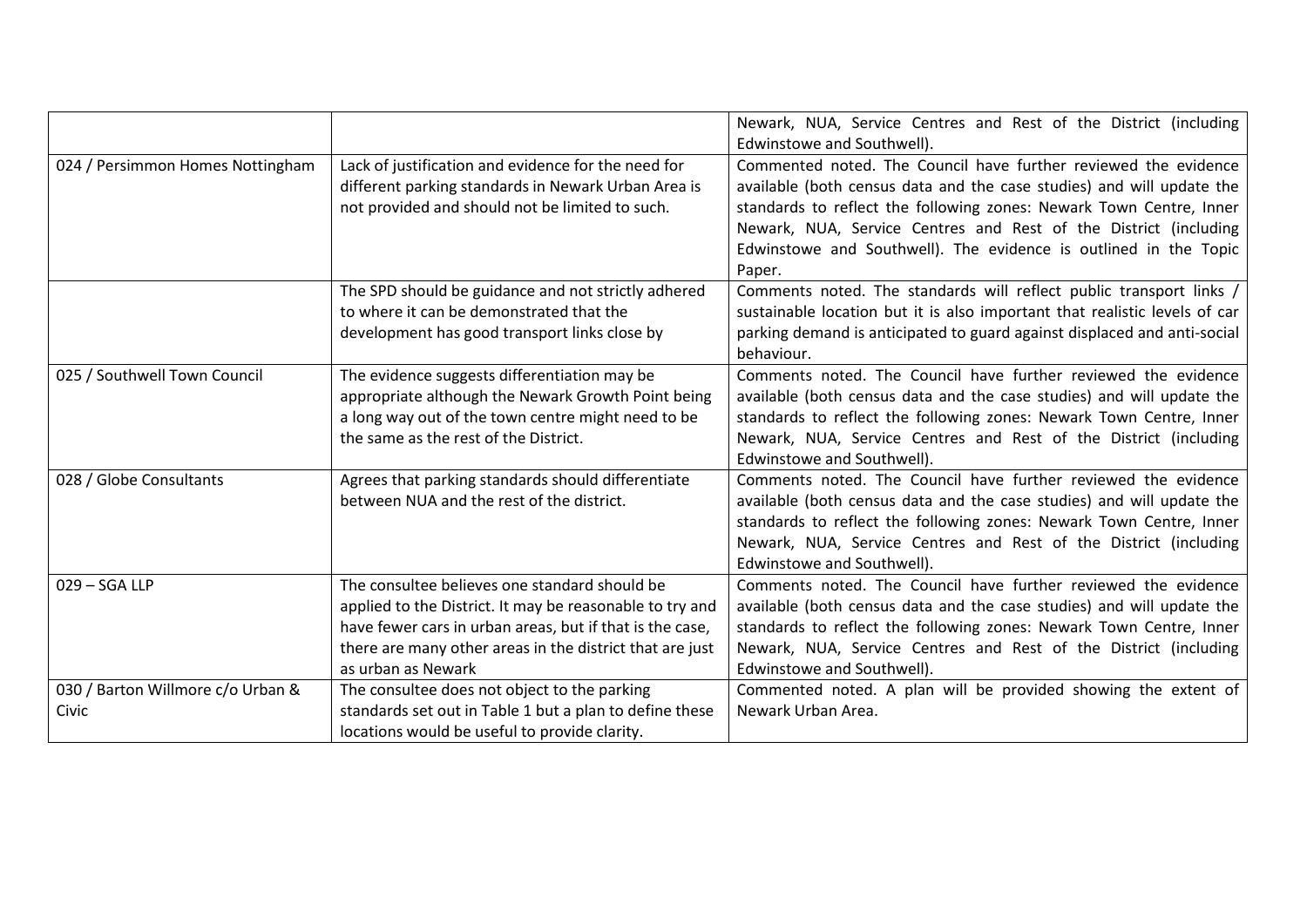|                                      | Question 5: Do you think that 1 bedroom dwellings should be required to provide 1 parking space or 2 parking spaces? Please provide an explanation. |                                                                         |  |
|--------------------------------------|-----------------------------------------------------------------------------------------------------------------------------------------------------|-------------------------------------------------------------------------|--|
| 001 / Resident from South Muskham    | The consultee believes a 1 bed dwelling should have                                                                                                 | Comments noted. The SPD will remain as written as on balance we         |  |
|                                      | two spaces to account for couples who may live                                                                                                      | don't consider dedicated provision beyond that to be appropriate as it  |  |
|                                      | together.                                                                                                                                           | will potentially lead to car parking dominated schemes. The SPD will    |  |
|                                      |                                                                                                                                                     | however be amended to require visitor parking where appropriate.        |  |
| 006 / Collingham Parish Council      | The consultee believes 1 space is sufficient provided                                                                                               | Comments noted. The SPD will remain as written so that 1 bed            |  |
|                                      | there is some visitor parking within close proximity.                                                                                               | dwellings provide 1 parking space.                                      |  |
| 007 / Resident from Sutton on Trent  | The new bungalow at Crow Park Avenue / The                                                                                                          | Comments noted. The SPD will seek 1 space for a 1 bed dwelling but will |  |
|                                      | Meerings (Sutton on Trent) appears to be for a single                                                                                               | encourage visitor parking to be provided within close proximity to      |  |
|                                      | bedroom occupancy yet has two parking spaces to the                                                                                                 | smaller dwellings.                                                      |  |
|                                      | front presumably one is for the tenant, and the other                                                                                               |                                                                         |  |
|                                      | for a visitor (?) I think this should be the norm for                                                                                               | The width of the highway is outside the scope of the SPD.               |  |
|                                      | single occupation properties and particularly in rural                                                                                              |                                                                         |  |
|                                      | areas. I also appreciate that in this case (above) that                                                                                             |                                                                         |  |
|                                      | the roads are narrow and not really suitable for                                                                                                    |                                                                         |  |
|                                      | visitors parking on the highway. The new estate at                                                                                                  |                                                                         |  |
|                                      | Saxon Fields also appears to have a narrow road and is                                                                                              |                                                                         |  |
|                                      | apparently going to have space for a retail unit in the                                                                                             |                                                                         |  |
|                                      | future and this could lead to parking problems within                                                                                               |                                                                         |  |
|                                      | the estate.                                                                                                                                         |                                                                         |  |
| 008 / Trent Valley Internal Drainage | It is often argued that a couple living in a one bed                                                                                                | Comments noted. The SPD will remain as written so that 1 bed            |  |
| Board                                | dwelling will both have a car and so two spaces should                                                                                              | dwellings provide 1 parking space. The use of incentives is outside the |  |
|                                      | be provided. However, appropriate design can make                                                                                                   | scope of the SPD.                                                       |  |
|                                      | such properties unappealing to two car couples. Also                                                                                                |                                                                         |  |
|                                      | the use of incentives by developers to encourage                                                                                                    |                                                                         |  |
|                                      | people to use other modes of transport in the form of                                                                                               |                                                                         |  |
|                                      | cycle vouchers and secure parking or subsidised public                                                                                              |                                                                         |  |
|                                      | transport can make these properties more appealing                                                                                                  |                                                                         |  |
|                                      | to those people who do not have a reliance on the                                                                                                   |                                                                         |  |
|                                      | motor car.                                                                                                                                          |                                                                         |  |
| 012 / TOWN-PLANNING.CO.UK            | The consultee believes 1 bedroom properties should                                                                                                  | Comments noted. The SPD will remain as written so that 1 bed            |  |
|                                      | have 1 parking space with additional provision of                                                                                                   | dwellings provide 1 parking space. Visitor parking will be encouraged   |  |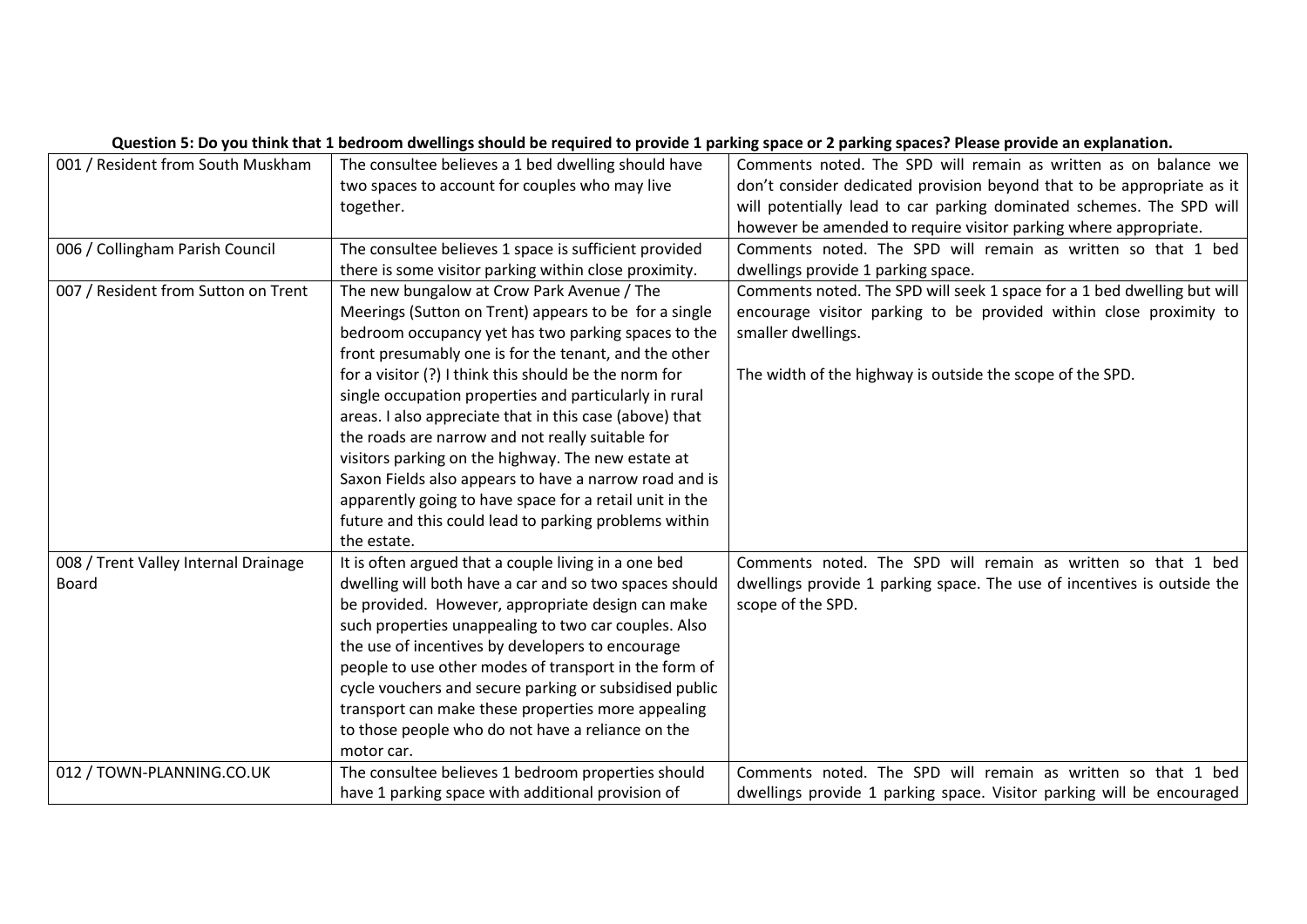|                                   | visitor parking where needed.                          | around smaller dwellings but will not be quantified.                         |
|-----------------------------------|--------------------------------------------------------|------------------------------------------------------------------------------|
| 013 / Fernwood Parish Council     | The consultee believes 1 bedroom properties should     | Comments noted. The SPD will remain as written so that 1 bed                 |
|                                   | have 1 parking space but a number of visitor spaces    | dwellings provide 1 parking space. Visitor parking will be encouraged        |
|                                   | within close distance.                                 | around smaller dwellings but will not be quantified.                         |
| 016 / Persimmon Homes East        | 1 space for a 1 bedroom property is suitable.          | Comments noted. The SPD will remain as written so that 1 bed                 |
| Midlands                          |                                                        | dwellings provide 1 parking space.                                           |
| 022 / William Davis Homes         | The consultee believes 1 bedroom properties should     | Comments noted. The SPD will remain as written so that 1 bed                 |
|                                   | have 1 parking space. 2 spaces per 1 bedroom           | dwellings provide 1 parking space.                                           |
|                                   | dwelling would not support the desire to shift towards |                                                                              |
|                                   | the use of sustainable transport means.                |                                                                              |
| 024 / Persimmon Homes Nottingham  | A 1 bedroom dwellings should provide 1 parking         | Comments noted. The SPD will remain as written so that 1 bed                 |
|                                   | space. Anymore will clutter the street scene and harm  | dwellings provide 1 parking space.                                           |
|                                   | the character of the area.                             |                                                                              |
| 025 / Southwell Town Council      | Probably two, although concerned about cars            | Comments noted. The SPD will remain as written so that 1 bed                 |
|                                   | dominating the house frontages.                        | dwellings provide 1 parking space.                                           |
| 028 / Globe Consultants           | The consultee believes that 1 parking space per 1 bed  | Comments noted. The SPD will remain as written so that 1 bed                 |
|                                   | dwelling is sufficient for a town centre location but  | dwellings provide 1 parking space, but it is noted that these are            |
|                                   | perhaps not so much in other locations.                | minimum parking standards.                                                   |
| 029 / SGA LLP                     | The consultee believes that 1 parking space per 1 bed  | Comments noted. The SPD will remain as written so that 1 bed                 |
|                                   | dwelling is sufficient although visitor parking may be | dwellings provide 1 parking space and there is sufficient flexibility in the |
|                                   | required.                                              | SPD to accommodate visitor parking where appropriate.                        |
| 030 / Barton Willmore c/o Urban & | The consultee supports the parking standards for       | Comments are welcomed and noted.                                             |
| Civic                             | Newark Urban Area.                                     |                                                                              |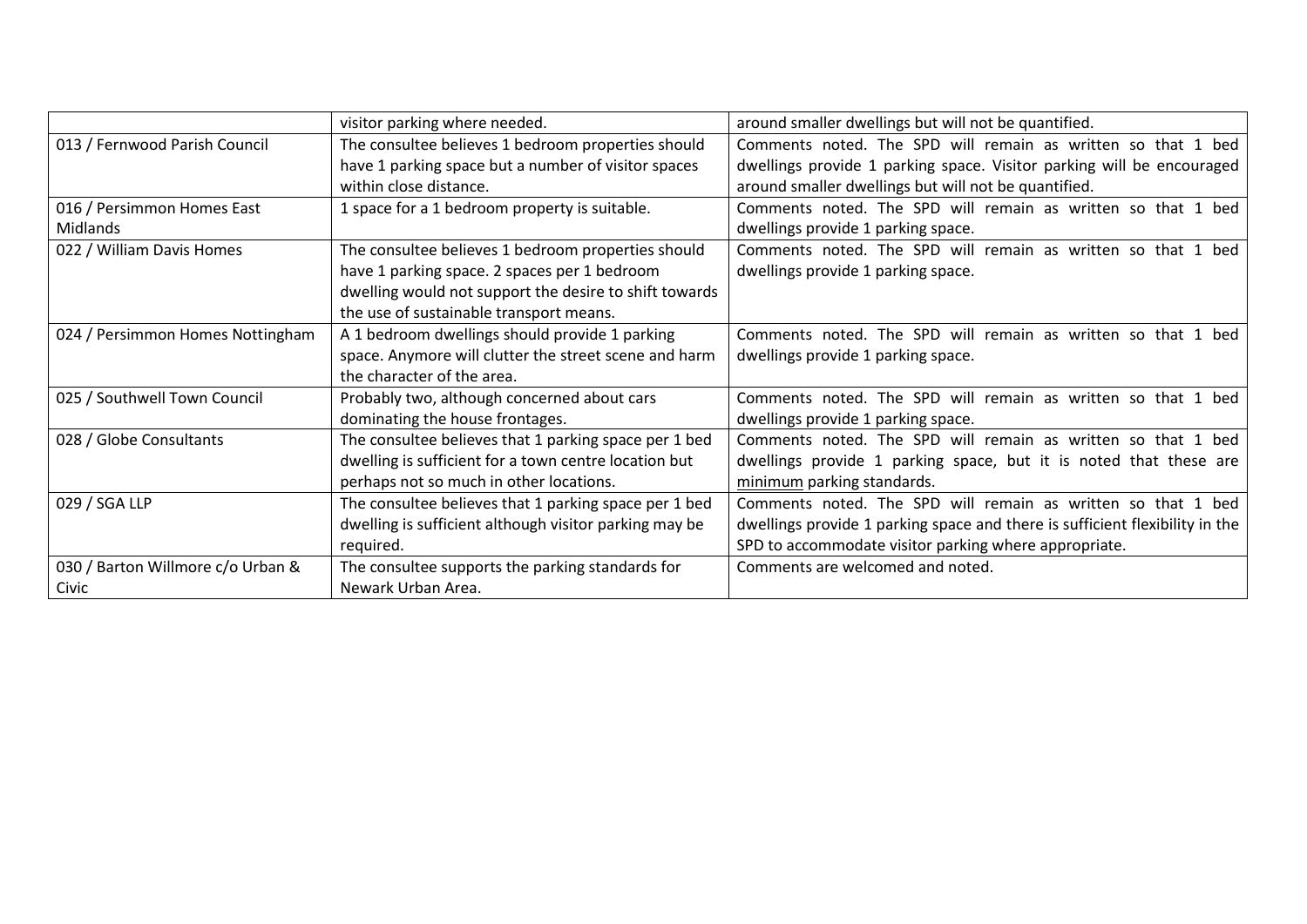| parning spaces:                      |                                                                                                   |                                                                                                                                          |
|--------------------------------------|---------------------------------------------------------------------------------------------------|------------------------------------------------------------------------------------------------------------------------------------------|
| 001 / Resident from South Muskham    | Absolutely, various visitor only spaces should be<br>provided dotted around the site so as not to | The SPD will be amended so that visitor parking is encouraged around<br>smaller dwellings but will not be quantified so as to reduce the |
|                                      | inconvenience visitors.                                                                           | likelihood of car parking over dominating the streetscene.                                                                               |
| 006 / Collingham Parish Council      | The consultee believes there should be some                                                       | The SPD will be amended so that visitor parking is encouraged around                                                                     |
|                                      | provision for visitor parking.                                                                    | smaller dwellings but will not be quantified so as to reduce the                                                                         |
|                                      |                                                                                                   | likelihood of car parking over dominating the streetscene.                                                                               |
| 007 / Resident from Sutton on Trent  | The consultee believes parking standards must include                                             | The SPD will be amended so that visitor parking is encouraged around                                                                     |
|                                      | provision for visitor parking and have regard to                                                  | smaller dwellings but will not be quantified so as to reduce the                                                                         |
|                                      | deliveries to homes. Elderly people also require a                                                | likelihood of car parking over dominating the streetscene.                                                                               |
|                                      | number of people to visit them and need somewhere                                                 |                                                                                                                                          |
|                                      | to park once or twice a day.                                                                      |                                                                                                                                          |
| 008 / Trent Valley Internal Drainage | The consultee believes visitor parking is required but                                            | The SPD will be amended so that visitor parking is encouraged around                                                                     |
| Board                                | not necessarily in a formal arrangement. A well                                                   | smaller dwellings but will not be quantified so as to reduce the                                                                         |
|                                      | designed layout can provide a more informal                                                       | likelihood of car parking over dominating the streetscene.                                                                               |
|                                      | arrangement that can accommodate an element of                                                    |                                                                                                                                          |
|                                      | visitor parking on street. Dependent upon location                                                |                                                                                                                                          |
|                                      | and connectivity of given site.                                                                   |                                                                                                                                          |
| 012 / TOWN-PLANNING.CO.UK            | The consultee believes if visitor parking is required                                             | The SPD will recommend that visitor parking is encouraged around                                                                         |
|                                      | then the parking standards should be lower.                                                       | smaller dwellings but will not be quantified so as to reduce the                                                                         |
|                                      |                                                                                                   | likelihood of car parking over dominating the streetscene. The                                                                           |
|                                      |                                                                                                   | standards will not be lowered because visitor parking is not quantified.                                                                 |
| 013 / Fernwood Parish Council        | The consultee believes visitor parking should be                                                  | The SPD will be amended so that visitor parking is encouraged around                                                                     |
|                                      |                                                                                                   | smaller dwellings (incl. apartments) but will not be quantified so as to                                                                 |
|                                      | included in the parking standards and provided for                                                |                                                                                                                                          |
|                                      | apartments.                                                                                       | reduce the likelihood of car parking over dominating the streetscene.                                                                    |
| 015 / Historic England               | New developments should ensure that sufficient off                                                | The SPD will be amended so that visitor parking is encouraged around                                                                     |
|                                      | street parking is provided so that development has                                                | smaller dwellings but will not be quantified so as to reduce the                                                                         |
|                                      | the best outcomes for the historic environment. On-                                               | likelihood of car parking over dominating the streetscene.                                                                               |
|                                      | street parking and street clutter can affect one's                                                |                                                                                                                                          |
|                                      | appreciation of the character of an area, particularly in                                         |                                                                                                                                          |
|                                      | Conservation Area's or within the setting of other                                                |                                                                                                                                          |
|                                      | heritage assets.                                                                                  |                                                                                                                                          |

#### **Question 6: Do you think the residential parking standards should include provision for visitor parking? Do you think apartments should provide visitor parking spaces?**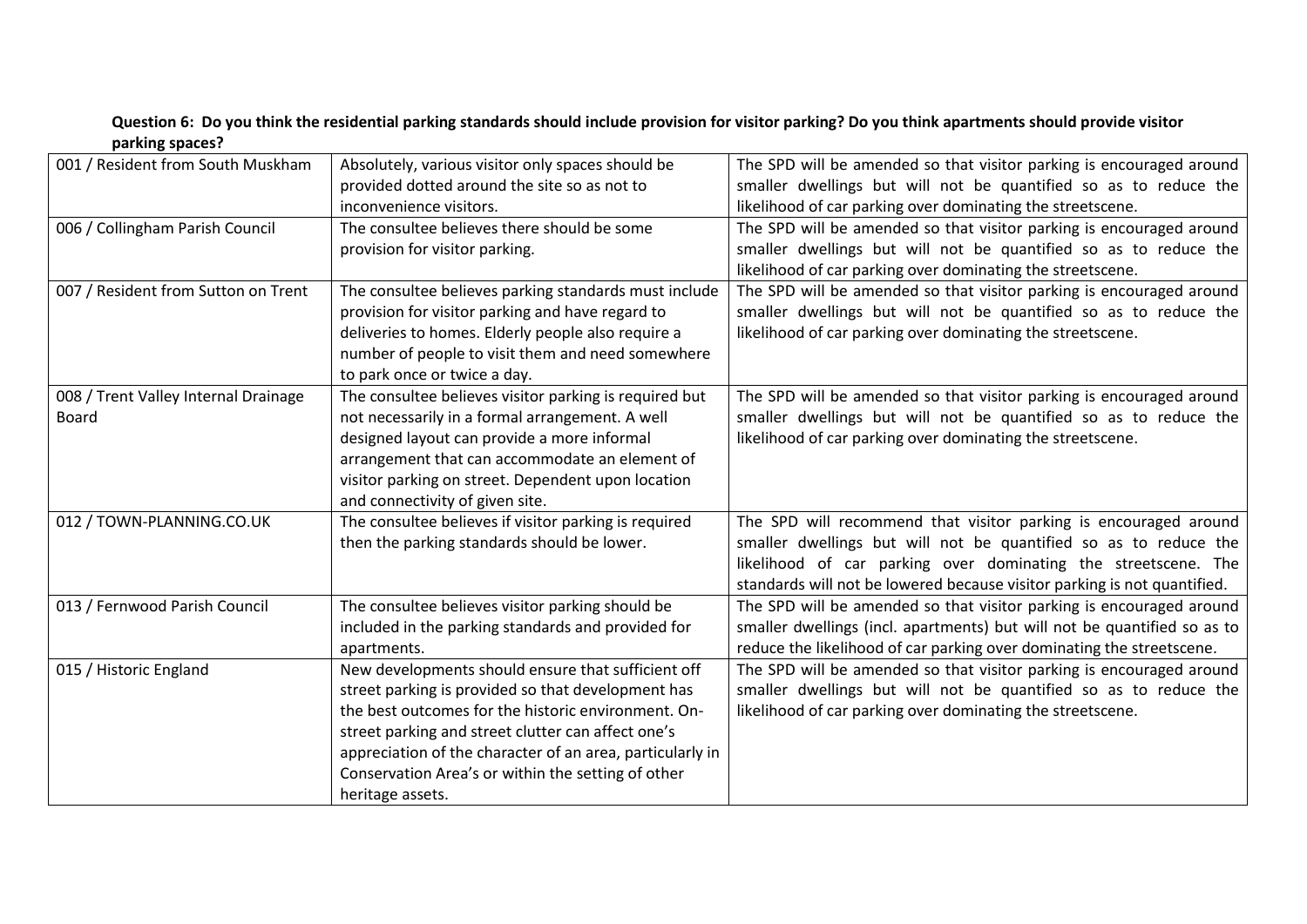| 016 / Persimmon Homes East        | Visitor parking should not be a mandatory              | The SPD will be amended so that visitor parking is encouraged around     |
|-----------------------------------|--------------------------------------------------------|--------------------------------------------------------------------------|
| Midlands                          | requirement but equally there should be some           | smaller dwellings but will not be quantified so as to reduce the         |
|                                   | flexibility to allow for this where appropriate within | likelihood of car parking over dominating the streetscene. The levels of |
|                                   | developments depending upon local circumstances.       | visitor parking will be determined on a case by case basis.              |
| 024 / Persimmon Homes Nottingham  | If a road is single sided the perhaps layby visitor    | Comments noted. Following discussion with the Highway's Authority,       |
|                                   | parking could be considered. However, Persimmon        | laybys for visitor parking will be generally discouraged however there   |
|                                   | have experienced negative reactions to visitor parking | may be some circumstances where they may be considered a suitable        |
|                                   | from the Highway Authority who adopt the               | alternative but are likely to attract a commuted sum for future          |
|                                   | roads because layby parking introduces additional      | maintenance.                                                             |
|                                   | maintenance issues. The SPD should defer to the        |                                                                          |
|                                   | adopting body in this instance to avoid imposing a     |                                                                          |
|                                   | standard which developers cannot get adopted.          |                                                                          |
| 025 / Southwell Town Council      | Visitor parking should only be provided for            | The SPD will be amended so that visitor parking is encouraged around     |
|                                   | apartments with allocated spaces.                      | smaller dwellings but will not be quantified so as to reduce the         |
|                                   |                                                        | likelihood of car parking over dominating the streetscene. The levels of |
|                                   |                                                        | visitor parking will be determined on a case by case basis.              |
| 028 / Globe Consultants           | The consultee believes visitor parking should be       | Comments noted. The SPD will be amended so that visitor parking is       |
|                                   | included for apartment schemes particularly if parking | encouraged around smaller dwellings (including apartments) but will      |
|                                   | provision may not be sufficient and lead to on street  | not be quantified so as to reduce the likelihood of car parking over     |
|                                   | parking.                                               | dominating the streetscene. The levels of visitor parking will be        |
|                                   |                                                        | determined on a case by case basis.                                      |
| 029 / SGA LLP                     | The consultee believes visitor parking should be       | Comments noted. The SPD will be amended so that visitor parking is       |
|                                   | provided but only for a minor percentage of dwellings  | encouraged around smaller dwellings (including apartments) but will      |
|                                   | (say 30%) with two spaces of fewer. The consultee      | not be quantified so as to reduce the likelihood of car parking over     |
|                                   | also believes that apartments should have say 50% of   | dominating the streetscene. The levels of visitor parking will be        |
|                                   | dwellings with visitor parking spaces.                 | determined on a case by case basis.                                      |
| 030 / Barton Willmore c.o Urban & | The consultee considers the residential parking        | Comments welcomed and noted.                                             |
| Civic                             | standards proposed to be acceptable. Considers the     |                                                                          |
|                                   | use of on-street parking to be generally supported and |                                                                          |
|                                   | for each development to be considered on a case by     |                                                                          |
|                                   | case basis.                                            |                                                                          |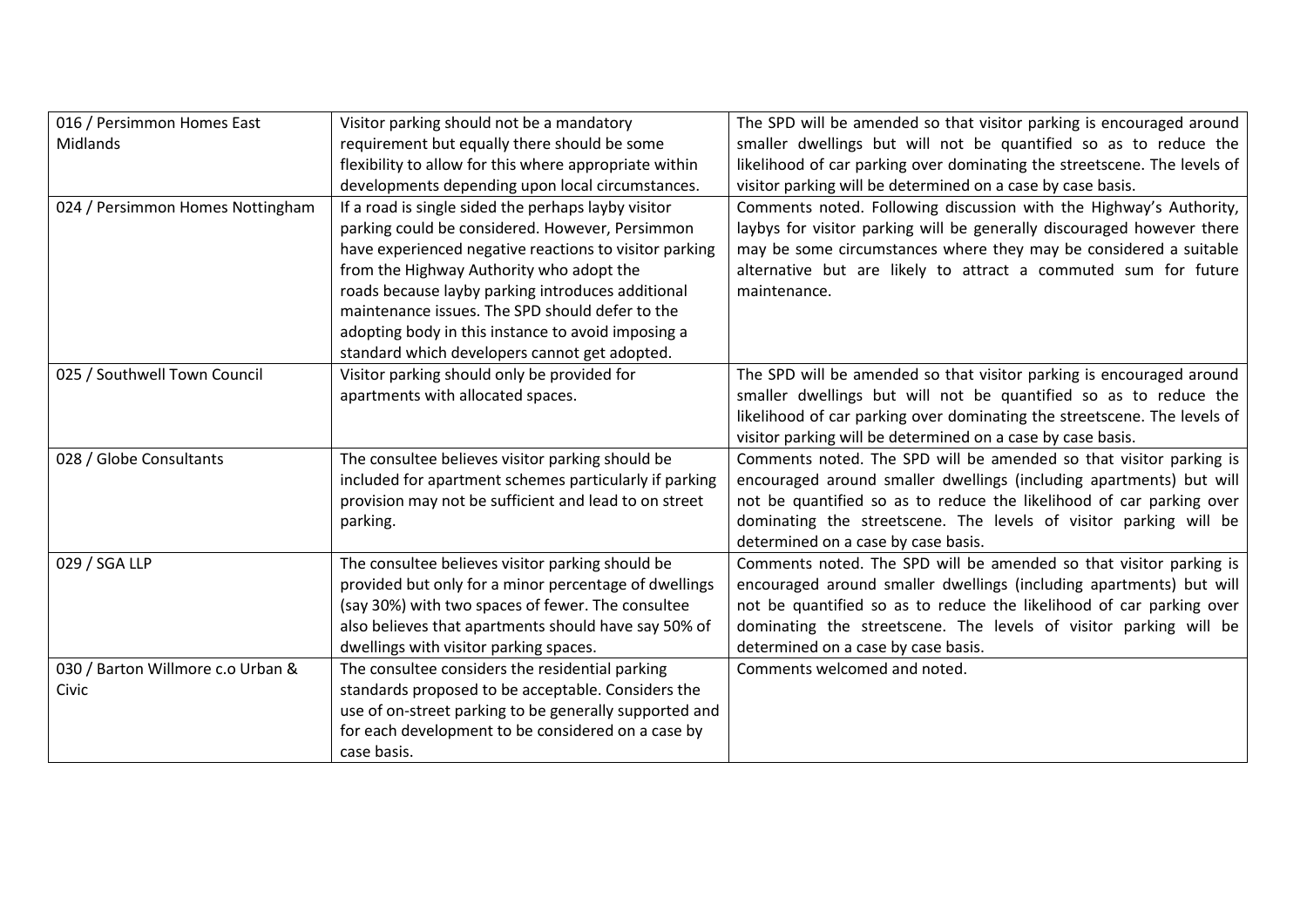| <b>Additional Comments</b>                     |                                                                                                                                                                                                                                                                                                 |                                                                                                                                                                                                                                                                                                                                               |
|------------------------------------------------|-------------------------------------------------------------------------------------------------------------------------------------------------------------------------------------------------------------------------------------------------------------------------------------------------|-----------------------------------------------------------------------------------------------------------------------------------------------------------------------------------------------------------------------------------------------------------------------------------------------------------------------------------------------|
| 001 / Resident from South Muskham              | Provision should be made for disabled parking for<br>residents of, and visitors to, the development.                                                                                                                                                                                            | The County Council provide disabled parking bays on a need by need<br>basis within residential areas based on application criteria; however, as<br>parking is always at a premium we would not provide it as a matter of<br>course.                                                                                                           |
| 002 / Conservation Officer at NSDC             | The bespoke cartsheds / car ports would be over-<br>engineered. It is suggested a caveat is included for<br>conservation areas / listed buildings whereby garaging<br>might be acceptable if modestly below those<br>standards.                                                                 | Comments noted. The text will be amended to reflect this.                                                                                                                                                                                                                                                                                     |
| 004 / Severn Trent Water                       | It is recommended that the statement about requiring<br>a smooth hard surface for driveways is amended to<br>include reference to the use of permeable surfacing<br>where possible and to highlight the need to<br>incorporate SuDs thinking into the development.                              | Comments noted. The text will be amended to reflect this.                                                                                                                                                                                                                                                                                     |
| 005 / Environment Programme Officer<br>at NSDC | Welcomes the inclusion of cycle parking within the<br>Guidance, especially in areas of multiple occupation<br>such as flats.                                                                                                                                                                    | The support for the inclusion of cycle parking standards in the SPD is<br>welcomed.                                                                                                                                                                                                                                                           |
| 006 / Collingham Parish Council                | No questions have been asked about cycle parking.                                                                                                                                                                                                                                               | Comments noted. The Council only asked questions where it was<br>unclear what the best approach might be.                                                                                                                                                                                                                                     |
|                                                | The images used in the document of cycling<br>infrastructure are wide streets with designated off<br>carriageway cycle facilities. This should be possible but<br>is it realistic when there is no existing infrastructure in<br>place and no space to install them on the existing<br>highway. | Comments noted. The images are examples of good design and best<br>practice, however the scope of the SPD does not include the provision<br>of off carriageway cycle facilities.                                                                                                                                                              |
| 007 / Resident from South Muskham              | Will the requirement for EVCP's be on posts or sockets<br>near the front door, how will the electric current be<br>provided and will it have an impact on current<br>electricity suppled? How will new EV owners connect<br>to electric supply when they don't have a charging<br>point?        | All new homes will be encouraged to provide an electric charging point.<br>Whether this is on a post or wall mounted will depend on the developer<br>/ homeowner but will have to comply with Building Regulations.<br>Western Power confirm there is sufficient capacity in the network for<br>electric charging points at most substations. |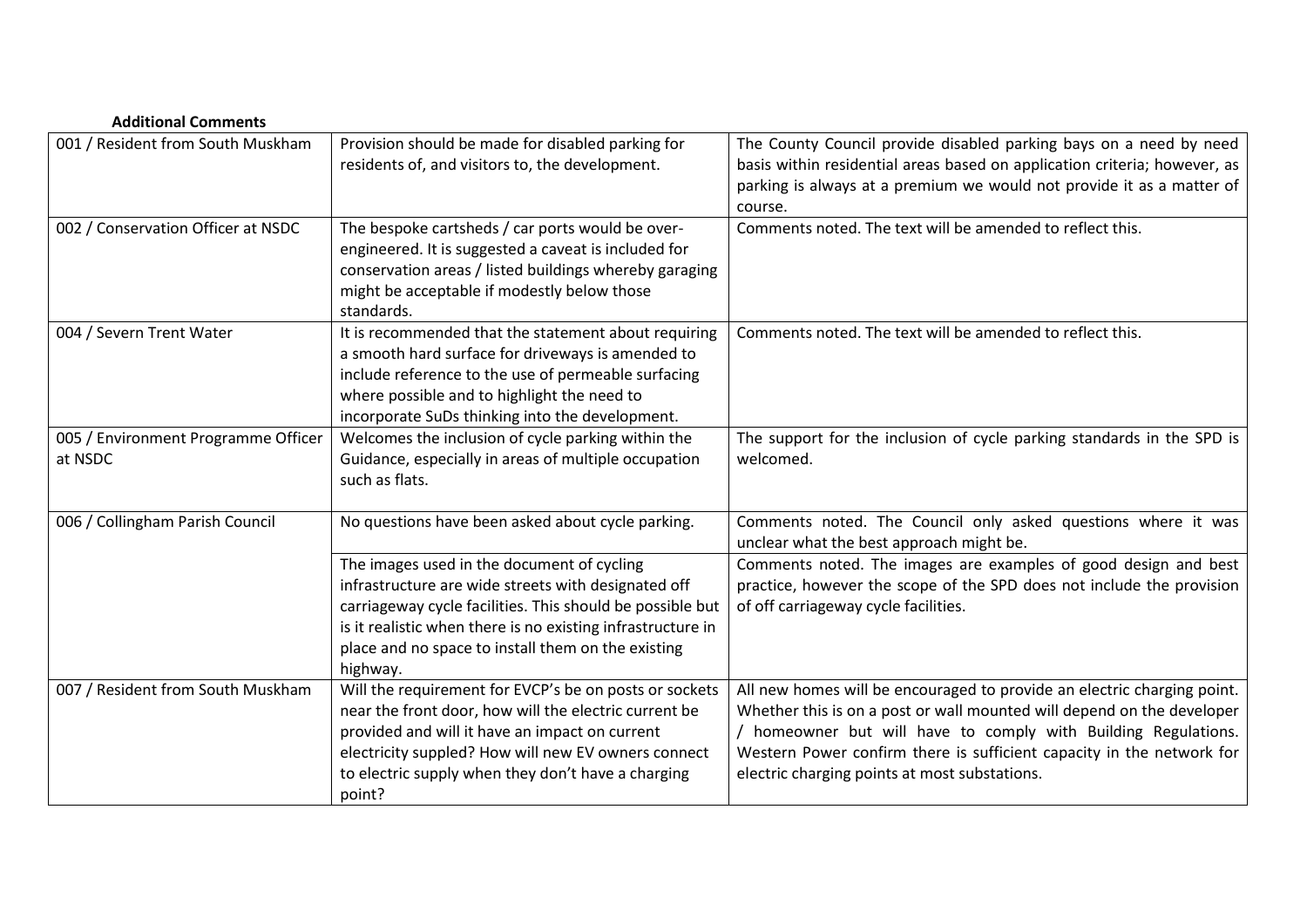|                                      | The consultee agrees with 4.1 Frontage Rule but asks    | Commented noted. Developers will include clear access to the front       |
|--------------------------------------|---------------------------------------------------------|--------------------------------------------------------------------------|
|                                      | whether it will not be necessary for a pavement area    | door.                                                                    |
|                                      | to be incorporated into the design for the benefit of   |                                                                          |
|                                      | postmen and other delivery services etc. and what       |                                                                          |
|                                      | safety features will be incorporated for them.          |                                                                          |
|                                      | Given the current narrow roads (particularly in the old | Comments noted. Unfortunately the width of roads and cycling             |
|                                      | urban and rural areas) and pavements in rural areas     | infrastructure is outside the scope of the SPD. These are examples of    |
|                                      | how will it be possible to accommodate pedestrian       | good design and for illustration purposes only.                          |
|                                      | and separate cycle paths both within new residential    |                                                                          |
|                                      | areas as well as within urban areas and rural areas of  |                                                                          |
|                                      | the sort shown in the photograph on page 14 of the      |                                                                          |
|                                      | SPD?                                                    |                                                                          |
| 008 / Trent Valley Internal Drainage | The consultee asks who will be responsible for the      | Commented noted. This will be dependent on the nature of the             |
| Board                                | maintenance of unallocated off street parking           | proposed development.                                                    |
|                                      | provision.                                              |                                                                          |
|                                      | Frontage Parking reads as those a block of four spaces  | Commented noted. The text has been amended accordingly.                  |
|                                      | should have the equivalent width of landscape area      |                                                                          |
|                                      | adjacent (i.e. 4 bays). The consultee suggests the      |                                                                          |
|                                      | wording is clarified.                                   |                                                                          |
|                                      | Parking bay sizes seem overly generous at 5.5m x 3m     | Comments noted. The text has been amended to reduce 0.5m to 0.3m         |
|                                      | with an additional 0.5m width where adjacent to a       | as this was a typo. This increase is the size of the parking space       |
|                                      | boundary feature. Is there appropriate justification    | however, is in line with the recommendation from the Highways            |
|                                      | that could be defended at appeal?                       | Authority. The reason being is that a standard parking space in a car    |
|                                      |                                                         | park is 2.4m. This is usually between other spaces. The average width of |
|                                      |                                                         | a car is c1.8m plus mirrors so on average you would have 0.6m between    |
|                                      |                                                         | vehicles to open a door and enter or exit a car. On a driveway you       |
|                                      |                                                         | would not be able to reasonably get out of an average car parking        |
|                                      |                                                         | within a 2.4m wide space if between walls or you would likely need to    |
|                                      |                                                         | step onto the garden if open plan. It would also be unlikely to provide  |
|                                      |                                                         | sufficient passage to the side of a vehicle given that, in in accordance |
|                                      |                                                         | with Regulation 5 of 'The Road Vehicles (Construction and Use)           |
|                                      |                                                         | (Amendment) (No. 4) Regulations 2005', mirrors may project up to         |
|                                      |                                                         | 200m beyond the overall width of a car, so another 0.4m as usually on    |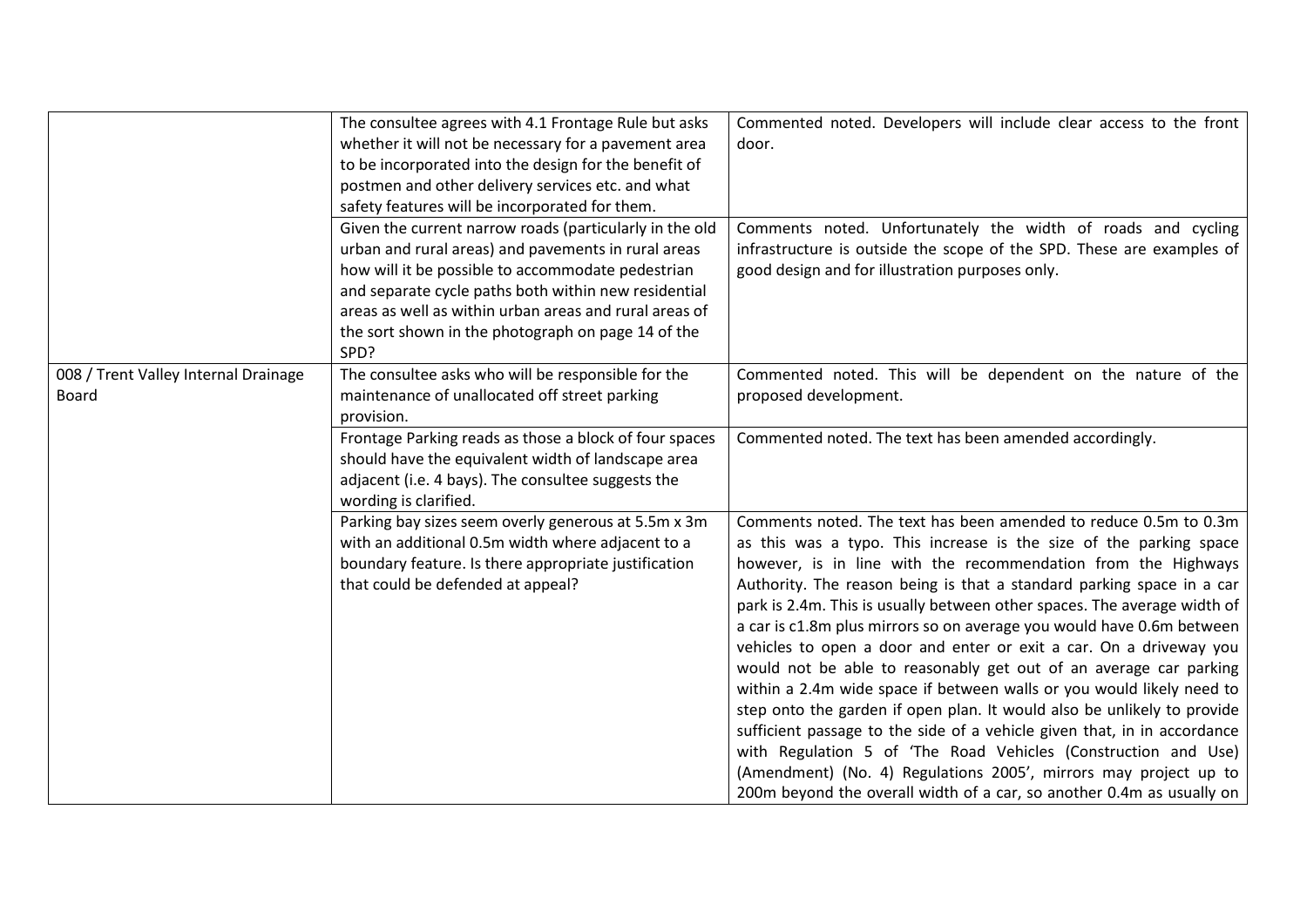|                             |                                                                                                                                                                                                             | both sides. At 3.0m you would have room to comfortably open a car<br>door and walk down the side of the vehicle. Parking spaces need to be<br>fit for purpose and convenient for the homeowner. The Topic Paper<br>(Case Studies) highlights that where drives are narrow, on street parking<br>becomes more frequent. |
|-----------------------------|-------------------------------------------------------------------------------------------------------------------------------------------------------------------------------------------------------------|------------------------------------------------------------------------------------------------------------------------------------------------------------------------------------------------------------------------------------------------------------------------------------------------------------------------|
|                             | Agrees with discouraging rear parking courts.                                                                                                                                                               | The support for discouraging rear parking courts in the SPD is<br>welcomed.                                                                                                                                                                                                                                            |
|                             | Who will pay for electricity supply and maintain<br>equipment for EVCP's in unallocated parking spaces?                                                                                                     | A software based management system can be procured that bills drivers<br>directly for the charging they consume. Tariffs can be set by a<br>responsible party (i.e. management company or resident board<br>member) with flexibility to change pricing to include a small fee for<br>maintenance.                      |
|                             | Photo on Page 17 looks like a ransom strip. Strong<br>policies within a development plan and appropriate<br>conditions and possibly S106 obligations can help<br>provide better connectivity between sites. | Comments noted.                                                                                                                                                                                                                                                                                                        |
| 009 / Harby Parish Council  | Appears to be a sensible approach for future<br>development and support the proposals.                                                                                                                      | The comments are noted and welcomed.                                                                                                                                                                                                                                                                                   |
| 010 / Resident from Bleasby | Supports the provision of Electric Charging Points.                                                                                                                                                         | The support for encouraging the provision of electric charging points is<br>welcomed.                                                                                                                                                                                                                                  |
|                             | Long waiting lists for home charging points and lack of<br>publicly available charging points (particularly in<br>Southwell)                                                                                | Comments noted but this is outside of the Council's control.                                                                                                                                                                                                                                                           |
| 012 / TOWN-PLANNING.CO.UK   | Consultation has been unusually low key and does not<br>comply with provisions on the 2015 SCI or 2020<br>Annexe.                                                                                           | The Council believes the consultation was undertaken in line with the<br>provisions set out through the SCI (and 2020 Annexe) with additional<br>publicity put in place to allow reasonable opportunity for those whose<br>details we don't hold to have sight of the draft document.                                  |
|                             | Non-residential parking standards cannot be relied<br>upon from a document which has not yet been<br>produced and such standards should be contained in<br>an additional SPD.                               | The text has been amended to refer to the Highway's Authority rather<br>than the Design Guide document. Advice should be sought from the<br>Highway's Authority as to the level of provision of non-residential<br>parking standards.                                                                                  |
|                             | Directs the Council to review Arkwood's scheme at                                                                                                                                                           | The purpose of the SPD is to encourage higher standards of design and                                                                                                                                                                                                                                                  |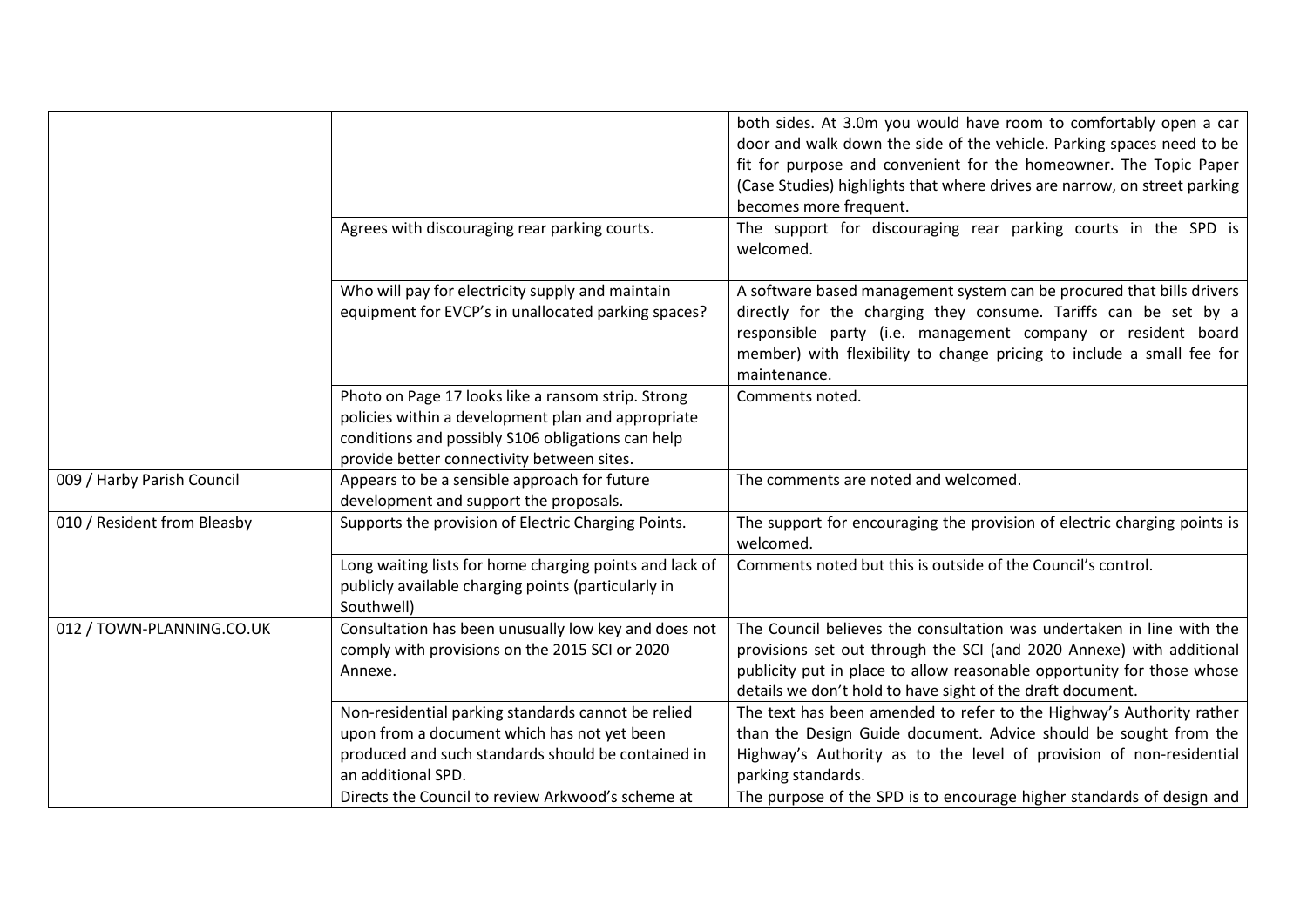|                                | Bowbridge Road under 20/00275/FULM in respect of<br>parking. It relies upon continuous frontage parking,<br>rear parking courts and tandem parking. | layouts where the car does not dominate the streetscene.                                                                                                 |
|--------------------------------|-----------------------------------------------------------------------------------------------------------------------------------------------------|----------------------------------------------------------------------------------------------------------------------------------------------------------|
| 013 / Fernwood Parish Council  | Welcomes the discouragement of rear parking courts<br>and to provide parking in locations where cars can be<br>seen from within their homes.        | The comments are noted and welcomed.                                                                                                                     |
| 017 / Resident from Newark     | The consultee believes no kerbside parking should be<br>allowed and new builds should have their own<br>parking.                                    | Comments noted.                                                                                                                                          |
|                                | All new homes should have a lockable electric<br>charging point.                                                                                    | All charging points will be constructed in line with Building Regulations.                                                                               |
|                                | No new homes should be built on green belt areas<br>(Clay Lane) which are utilised for recreation or<br>exercise.                                   | Comments noted however this is outside the scope of the SPD.                                                                                             |
|                                | The area needs more rentable accommodation for the<br>elderly and disabled.                                                                         | Comments noted, however this is outside the scope of the SPD.                                                                                            |
| 018 / Individual               | The consultee believes all new builds should have<br>their own parking and probably an EVCP.                                                        | Comments noted.                                                                                                                                          |
| 019 / Individual               | The consultee believes the SPD is well thought out,<br>well planned and has enough provision for cars, cycles<br>and electric charging points.      | The comments are noted and welcomed.                                                                                                                     |
| 020 / Resident from Bilsthorpe | The consultee suggests that residents could be<br>convinced to cycle based on providing a cost / benefit<br>angle.                                  | The comments are noted but this is outside the scope of the SPD.                                                                                         |
|                                | Questions how in table 4 of the Topic Paper, the<br>average number of cars per household figure is<br>arrived at.                                   | The average number of cars per household is extrapolated from the<br>2011 Census. This is most recent data we have access to on car<br>ownership levels. |
|                                | The consultee recommends updating page 15 of the<br>Topic Paper to reflect the hourly bus service to<br>Ollerton.                                   | Comments noted, and has been amended accordingly.                                                                                                        |
| 021 / Individual               | The consultee believes the proposals look good but<br>need safe lanes for bicycles and mobility scooters                                            | Comments noted, but cycle lanes are outside the scope of the SPD.                                                                                        |
| 022 / William Davis Homes      | The consultee believes discouraging tandem parking                                                                                                  | Comments noted. The Council have amended the wording to discourage                                                                                       |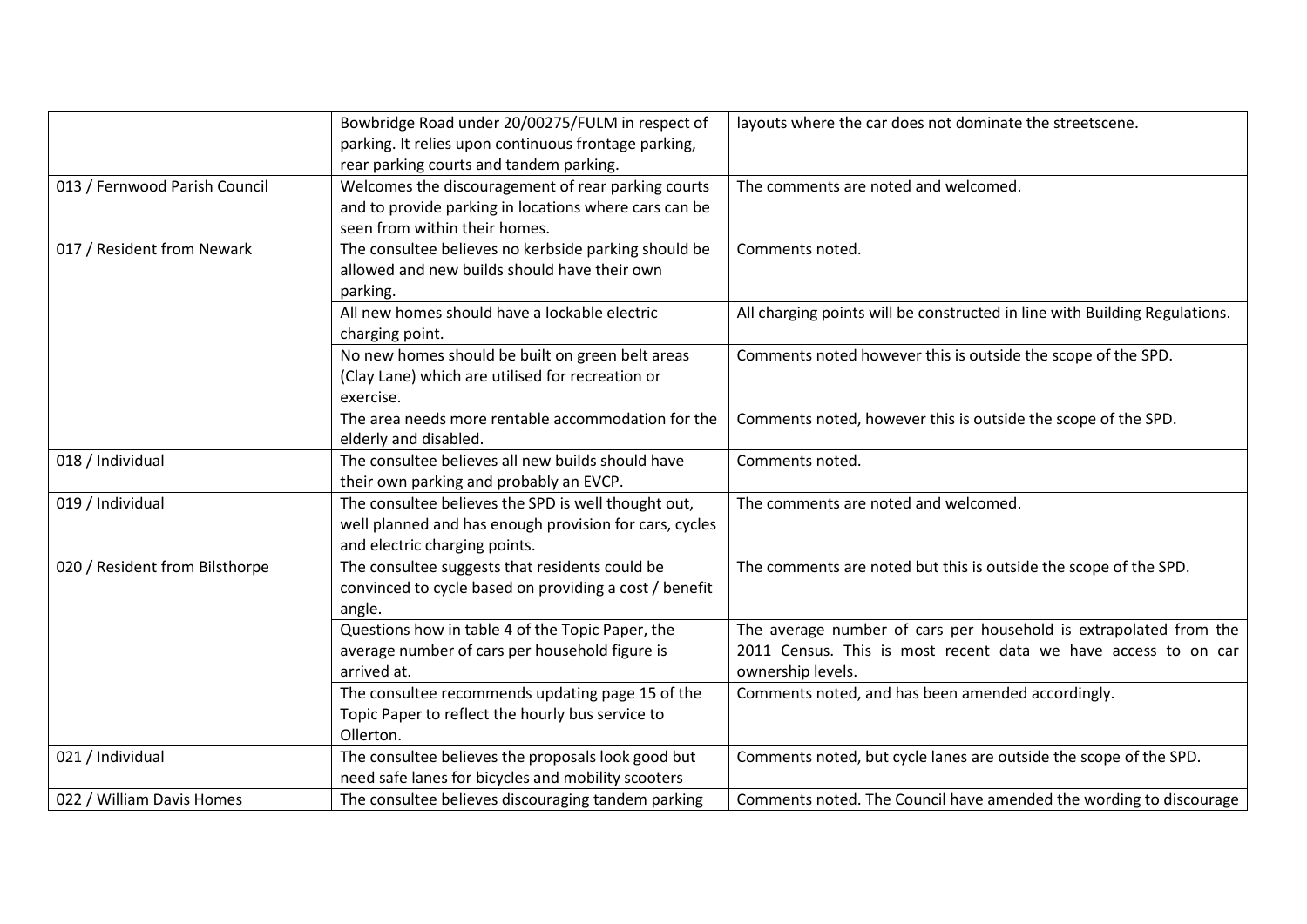| will have a major impact upon density, viability and<br>ultimately delivery. It also offers natural surveillance<br>as well as breaking up the dwelling / parking ratio.                                                                                                                                                                                                                                                                                | overreliance on tandem parking rather than completely discourage it,<br>however tandem parking restricts the ability for the car at the front to<br>exit the drive and encourages residents to park on the road, which we<br>are seeking to avoid.                                                                                                                                                                                                                                                                                                                                                                                                                                                                                                                                                      |
|---------------------------------------------------------------------------------------------------------------------------------------------------------------------------------------------------------------------------------------------------------------------------------------------------------------------------------------------------------------------------------------------------------------------------------------------------------|---------------------------------------------------------------------------------------------------------------------------------------------------------------------------------------------------------------------------------------------------------------------------------------------------------------------------------------------------------------------------------------------------------------------------------------------------------------------------------------------------------------------------------------------------------------------------------------------------------------------------------------------------------------------------------------------------------------------------------------------------------------------------------------------------------|
| The consultee suggests amending Figure 1 to locate<br>parking to the frontage of the dwelling rather than<br>just the garage and would reinforce the Key Principle<br>whilst maintaining densities.                                                                                                                                                                                                                                                     | Comments noted. The Council will seeks to amend figure 1 to illustrate<br>all examples of acceptable parking solutions.                                                                                                                                                                                                                                                                                                                                                                                                                                                                                                                                                                                                                                                                                 |
| The consultee recommends that the SPD does not<br>slow down the delivery of sites, but leave opportunity<br>for discussion relating to parking design and standards<br>to be had between applicant and the Council on a site<br>by site basis as required by Para 38 of the NPPF.                                                                                                                                                                       | Comments noted. The Council believes there is sufficient flexibility in<br>the SPD to ensure the delivery of sites does not slow down.                                                                                                                                                                                                                                                                                                                                                                                                                                                                                                                                                                                                                                                                  |
| The consultee has concerns that because there is no<br>standardised format for EVCP, they may become<br>obsolete. It would be more appropriate to let the end<br>user purchase the EVCP. In some cases, parking<br>solutions do not allow EVCP's where the wires would<br>trail across another space. Suggests the wording<br>'where suitable' is added to Key Principle 3 and / or<br>seek provision of a dedicated electric spur for future<br>EVCPs. | Comments noted. Building Regulations are due to be updated in early<br>2021 which will require all new homes to provide electric charging<br>points. The Council believes the SPD supports the direction of change.                                                                                                                                                                                                                                                                                                                                                                                                                                                                                                                                                                                     |
| The consultee is concerned of the impact EVCP's will<br>have on the local electricity network and the cost<br>required to upgrade areas with little capacity.<br>Recommends any impact these costs will have on<br>housing supply should be mitigated through EVCP<br>exemption so as not to affect the delivery of homes.                                                                                                                              | Comments noted. Western Power provides an online 'EV Capacity Map'<br>which has assessed the available capacity at each site and have<br>represented this as a generic level of EV Charging Capacity. It explains<br>that for the lowest level ('some capacity available') management of<br>charging may need to be considered but it is only expected to be a<br>reactive solution in certain cases whilst Western Power create<br>additional capacity. This map identifies that there are 459 sub stations<br>in the District, and of these 388 have either 'capacity available' or<br>'extensive capacity available'. Only 15% have 'some capacity available'.<br>Therefore it is considered that there is sufficient capacity in the network<br>to accommodate charging points in new developments. |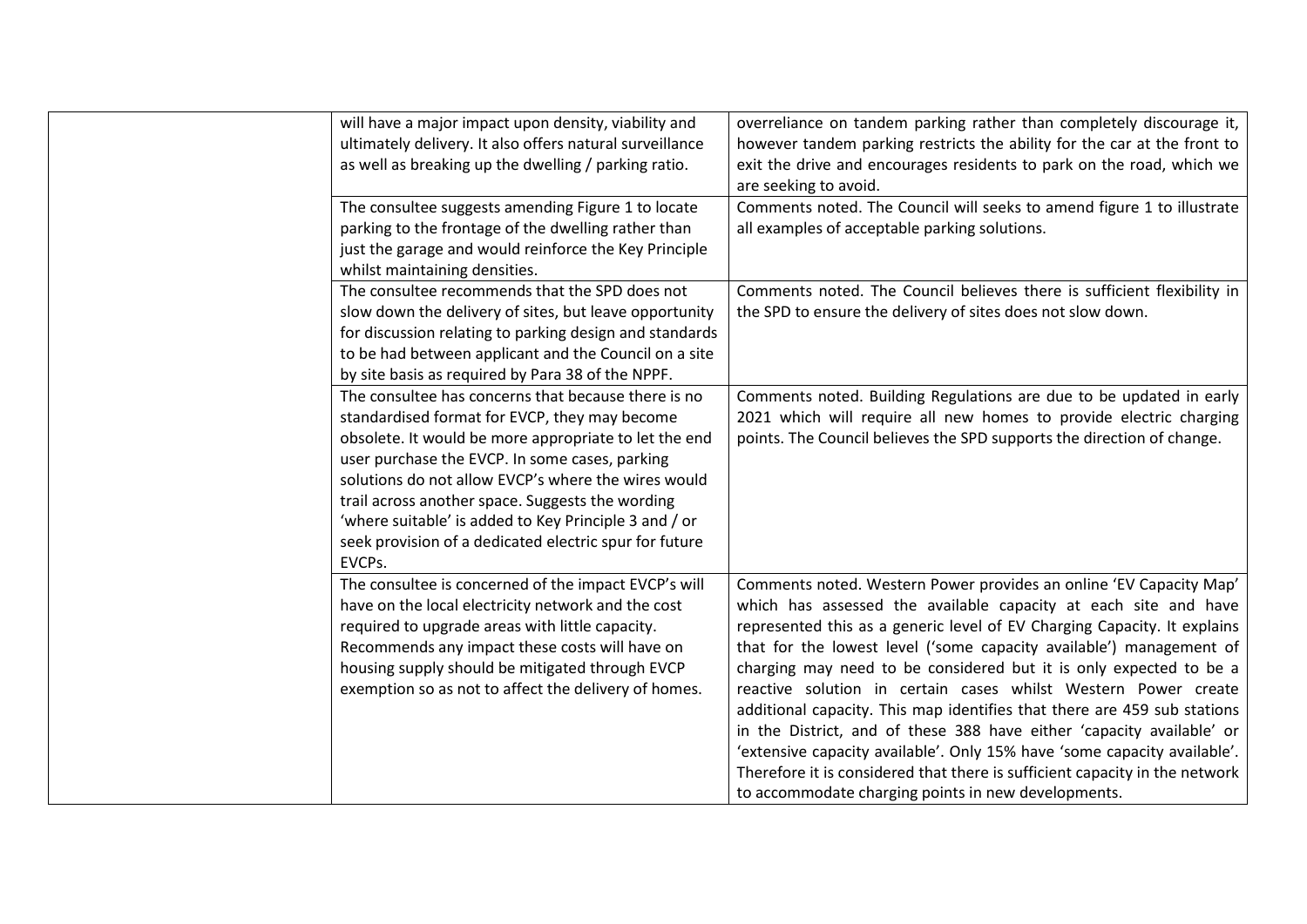|                                  | The viability of achieving EVCP on each dwelling must<br>be thoroughly tested through the Local Plan to accord<br>with NPPF Paragraph 57 and supporting PPG. It is not<br>for an SPD to develop new policy and must be<br>removed from the document.                                                                                  | https://www.westernpower.co.uk/smarter-networks/electric-<br>vehicles/ev-capacity-map<br>The Council believe that no viability testing needs is required as the SPD<br>is Guidance and should EVCP's not be viable across the development,<br>there is an alternative mechanism in place with no impact on viability<br>(dummy charger).                                                                                                                                                                                                                                                                                                                                                                                                                                                                                                          |
|----------------------------------|---------------------------------------------------------------------------------------------------------------------------------------------------------------------------------------------------------------------------------------------------------------------------------------------------------------------------------------|---------------------------------------------------------------------------------------------------------------------------------------------------------------------------------------------------------------------------------------------------------------------------------------------------------------------------------------------------------------------------------------------------------------------------------------------------------------------------------------------------------------------------------------------------------------------------------------------------------------------------------------------------------------------------------------------------------------------------------------------------------------------------------------------------------------------------------------------------|
| 024 / Persimmon Homes Nottingham | The consultee believes the SPD contains onerous<br>requirements that developers will find difficult to<br>meet whilst trying to deliver housing numbers for the<br>District. In particular:<br>1. 3 parking spaces for 3 dwellings<br>2. Cycle and mobility scooter parking<br>3. Discouraging tandem parking<br>4. 4:1 parking ratio | Housing developments should be both well designed and fit for<br>purpose. Paragraph 124 of the NPPF states that the creation of high<br>quality buildings and places is fundamental to what the planning and<br>development process should achieve. Paragraph 127 outlines that<br>developments should function well and add to the overall quality of the<br>area. There is the need to strike an appropriate balance between good<br>design and housing delivery. Good design should not be at the expense<br>of that delivery. It is considered that the guidance and principles<br>contained within the SPD provide that balance. Reflecting the contents<br>of the Development Plan and its approach towards delivering<br>objectively assessed housing need, maintaining a five year land supply<br>and promoting high standards of design. |
|                                  | The consultee believes the SPD lacks justification in<br>certain areas. Why is tandem parking not supported<br>and why is NUA subject to less onerous parking<br>requirements than everywhere else.                                                                                                                                   | Commented noted. All justification is contained in the Topic Paper or is<br>supported by National Planning Policy. Tandem parking is not<br>encouraged because it restricts the first car in the space as it is blocked<br>in by the second car. Inconvenient parking arrangements are likely to<br>increase the number of cars parked on the street.<br>After reviewing the evidence again, the District will be divided into<br>more categories in respect of parking standards however, NUA has<br>different parking standards because it is more sustainable and has<br>better access to public transport networks.                                                                                                                                                                                                                           |
|                                  | The SPD lacks flexibility.                                                                                                                                                                                                                                                                                                            | Comment noted. However the Council believe there is sufficient<br>flexibility in the SPD to deal with sites on a case by case basis if<br>appropriate if issues are identified.                                                                                                                                                                                                                                                                                                                                                                                                                                                                                                                                                                                                                                                                   |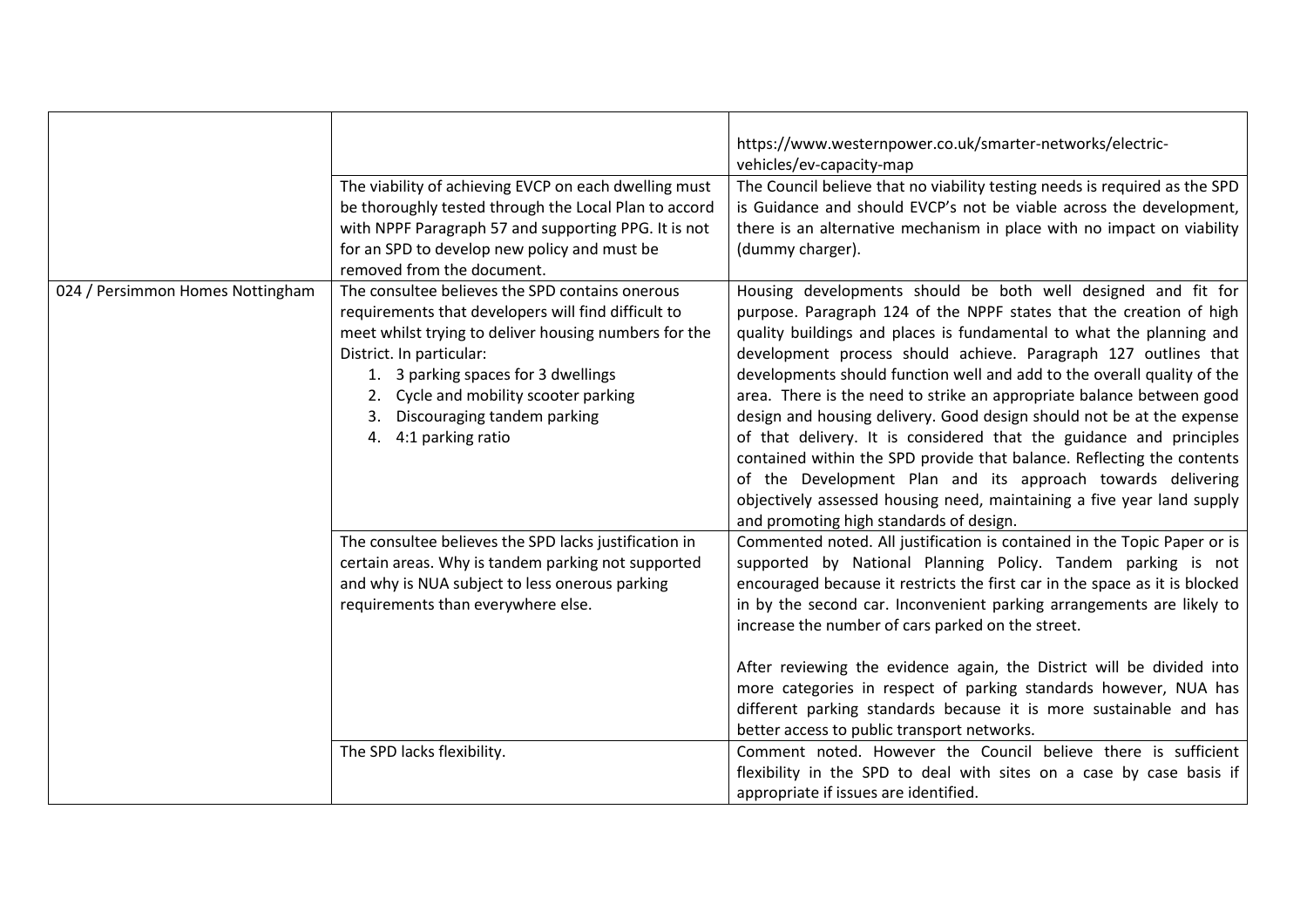|                                 | 4:1 Ratio is problematic for developers and creates an  | Comments noted. The Council believes it is important that parking       |
|---------------------------------|---------------------------------------------------------|-------------------------------------------------------------------------|
|                                 | array of problems for design of development and is      | spaces do not dominate the street scene and the SPD seeks to            |
|                                 | unrealistic. Developers will struggle to achieve a      | encourage a better balance of parking solutions.                        |
|                                 | suitable density and therefore impact upon housing      |                                                                         |
|                                 | numbers.                                                |                                                                         |
|                                 | The SPD states that soft landscaping should be taller   | Comments noted. This recommendation has been removed.                   |
|                                 | than cars which will create visibility issues when      |                                                                         |
|                                 | reversing / driving on and off driveways. Soft          |                                                                         |
|                                 | landscaping is already practice by many developers to   |                                                                         |
|                                 | enhance street scene and screen frontage parking and    |                                                                         |
|                                 | can be done without 4:1 rule.                           |                                                                         |
|                                 | The EVCP requirements should be changed from            | Building Regulations is due to be updated in early 2021 which will      |
|                                 | requiring a 32amp socket to a 13 amp socket to          | require all new builds to accommodate an electric charging point        |
|                                 | reduce impact on electricity network. An external fuse  | therefore the Council consider their Guidance to be appropriate.        |
|                                 | spare is more than sufficient and provides users with   |                                                                         |
|                                 | flexibility to use all kinds of chargers (with an       |                                                                         |
|                                 | adaptor).                                               |                                                                         |
| 025 / Southwell Town Council    | The consultee is delighted to see a requirement for EV  | The comments are noted and welcomed.                                    |
|                                 | charging and cycle parking.                             |                                                                         |
|                                 | The consultee believes there is a need to find a way of | The comments are noted but cycleways are outside the scope of the       |
|                                 | creating dedicated cycle ways (particularly on school   | SPD.                                                                    |
|                                 | routes).                                                |                                                                         |
| 026 / Coddington Parish Council | The consultee has queried the apparent lack of future   | Comments noted. This is outside the scope of the SPD as it only focuses |
|                                 | provision of electric charging points for terrace       | on new residential development rather than existing housing.            |
|                                 | housing where there is no vehicular access.             |                                                                         |
| 027 / Balderton Parish Council  | The consultee has requested that any future             | Comments noted. The width of the carriageway is outside the scope of    |
|                                 | residential development should have slightly wider      | the SPD.                                                                |
|                                 | roads to accommodate the on-road parking that will      |                                                                         |
|                                 | almost certainly occur, which would allow for           |                                                                         |
|                                 | emergency vehicles in particular to pass freely and     |                                                                         |
|                                 | safely.                                                 |                                                                         |
| 028 / Globe Consultants         | The guide is called 'Residential Cycle and Car Parking  | Comments noted. The Council agree that this has occurred in error and   |
|                                 | Standards and Design Guide' and it begins in the        | has been corrected.                                                     |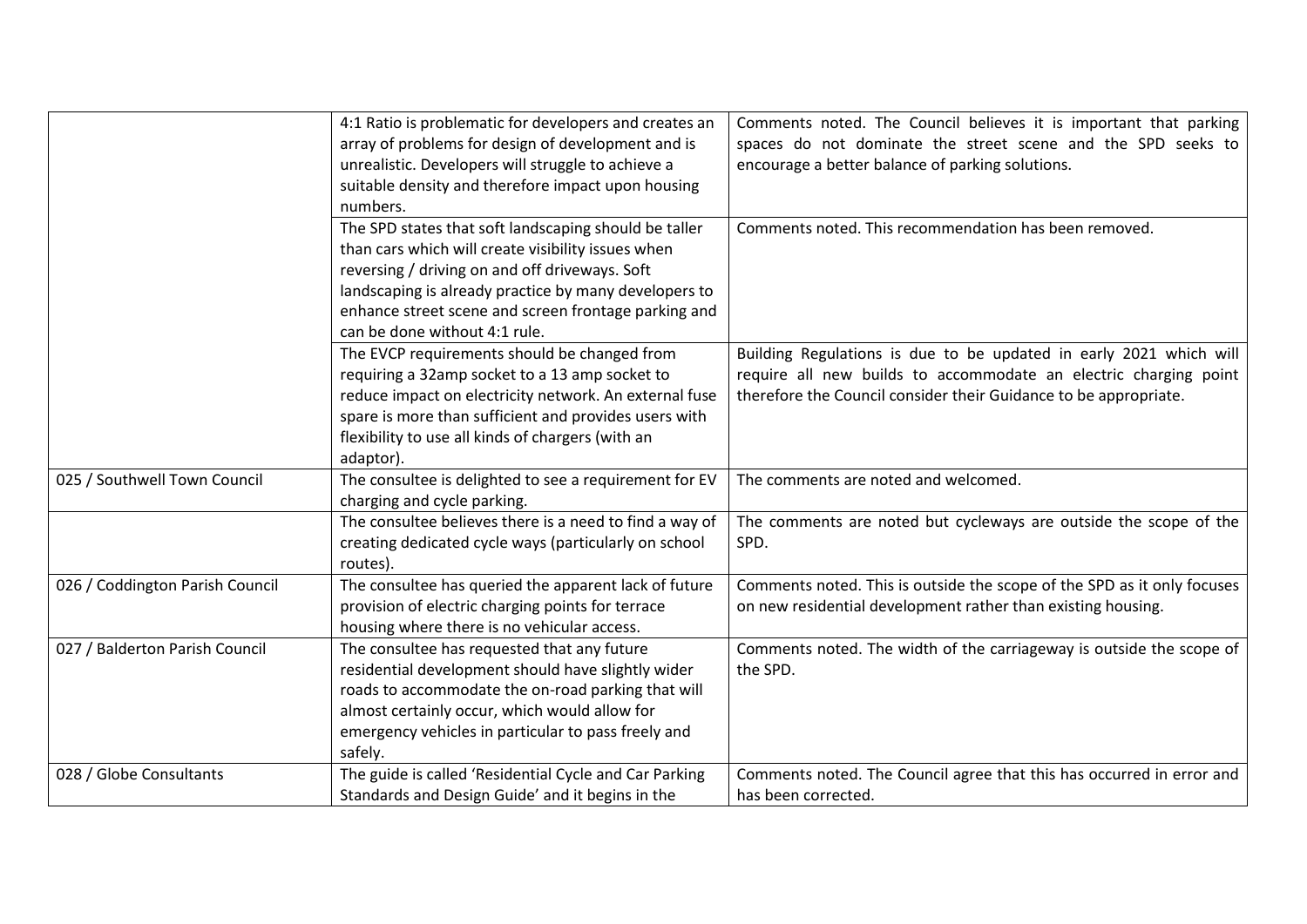|               | Executive Summary with reference to car parking          | The SPD is written as such to anticipate the situation where apartments     |
|---------------|----------------------------------------------------------|-----------------------------------------------------------------------------|
|               | before cycle parking. (However, this is different in the | do not provide one space per dwelling and will recommend one                |
|               | main text). In order to promote the importance of        | charging point per space. A software based management system can be         |
|               | active and sustainable travel the document should        | procured that bills drivers directly for the charging they consume. Tariffs |
|               | consistently cover cycle parking first and car parking   | can be set by a responsible party (i.e. management company or resident      |
|               | as a secondary consideration.                            | board member) with flexibility to change pricing to include a small fee     |
|               |                                                          | for maintenance.                                                            |
|               | Globe welcomes the addition of EV charging points to     |                                                                             |
|               | new residential development but in practical terms it    |                                                                             |
|               | is hard to provide charging points for apartments        |                                                                             |
|               | unless the provision is 1 parking space and 1 charging   |                                                                             |
|               | point per apartment. In some cases the provision of      |                                                                             |
|               | car parking could be a communal provision especially     |                                                                             |
|               | if active and sustainable travel modes are being         |                                                                             |
|               | promoted in a town centre location. It also might be     |                                                                             |
|               | that visitors to the apartments wish to access an EV     |                                                                             |
|               | charging point. How would the EV charging point be       |                                                                             |
|               | located in these circumstances?                          |                                                                             |
| 029 / SGA LLP | There is a danger that cars will over dominate the       | Comments noted. The Council believe the proposed parking standards          |
|               | street scene.                                            | and supporting design guidance will prevent such from occurring.            |
|               | If the SPD is to be used as a design guide, all needs to | The SPD is based on the design principles of Building for a Healthy Life    |
|               | be looked at in much more detail to ensure that          | which is a recognised urban design standard, and one endorsed by the        |
|               | feasibility of housing provision is not jeopardised.     | National Design Guide as a key reference, which seeks to create places      |
|               |                                                          | that are better for people by making more attractive places with well-      |
|               |                                                          | designed streets and well-integrated car parking.<br>Housing                |
|               |                                                          | developments should be both well designed and fit for purpose.              |
|               |                                                          | Paragraph 124 of the NPPF states that the creation of high quality          |
|               |                                                          | buildings and places is fundamental to what the planning and                |
|               |                                                          | development process should achieve. Paragraph 127 outlines that             |
|               |                                                          | developments should function well and add to the overall quality of the     |
|               |                                                          | area. There is the need to strike an appropriate balance between good       |
|               |                                                          | design and housing delivery. Good design should not be at the expense       |
|               |                                                          | of that delivery. It is considered that the guidance and principles         |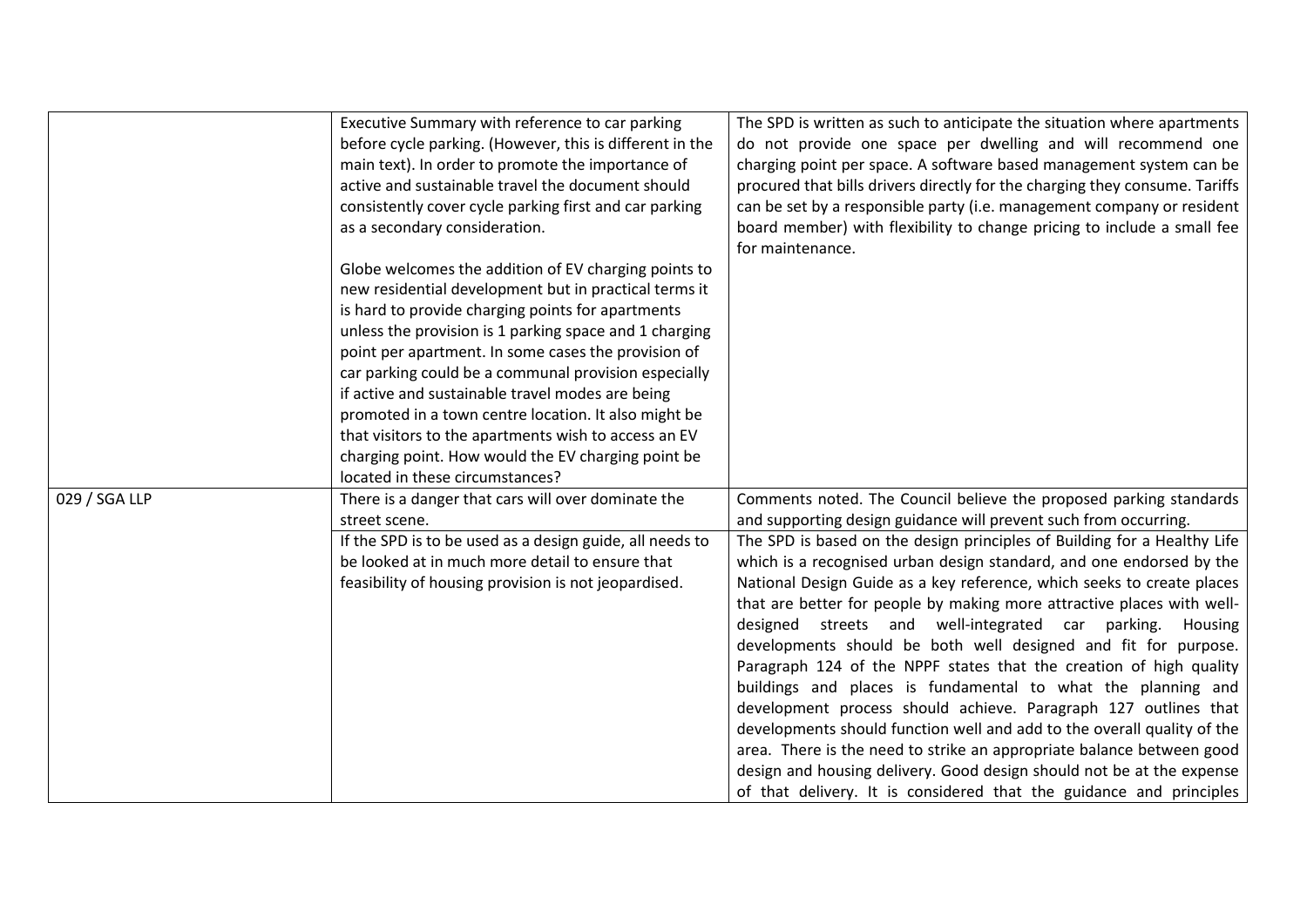|                                   |                                                         | contained within the SPD provide that balance.                          |
|-----------------------------------|---------------------------------------------------------|-------------------------------------------------------------------------|
| 030 / Barton Willmore c/o Urban & | Key Principle 2 should be amended to ensure soft        | Comments noted. Reference to tree planting has been amended to          |
| Civic                             | landscaping, including tree planting where              | include reference to 'where appropriate'.                               |
|                                   | appropriate, compliments the street scene and takes     |                                                                         |
|                                   | account of highway safety.                              |                                                                         |
|                                   | Key Principle 3 should be amended to require all        | Comments noted. Key Principle 3 has been amended to reflect the most    |
|                                   | homes to be provided with passive provision for         | up to date advice from electric charging point providers.               |
|                                   | electric vehicles.                                      |                                                                         |
|                                   | Key Principle 3 sets out that residential developments  | Comments noted. The encouragement of EVCP's is consistent with the      |
|                                   | that do not provide one space per dwelling or provide   | requirements of National Policy in Paragraph 105 and 110 of the NPPF.   |
|                                   | unallocated parking spaces must accord with the         | Changes to Building Regulations requiring electric charging points are  |
|                                   | minimum specification. The consultee believes the       | anticipated early in 2021 and in light of this we think the Guidance is |
|                                   | Council should consider a mixture of active EV points   | appropriate.                                                            |
|                                   | (i.e 1 in 10 spaces) and passive infrastructure for the |                                                                         |
|                                   | remaining spaces.                                       |                                                                         |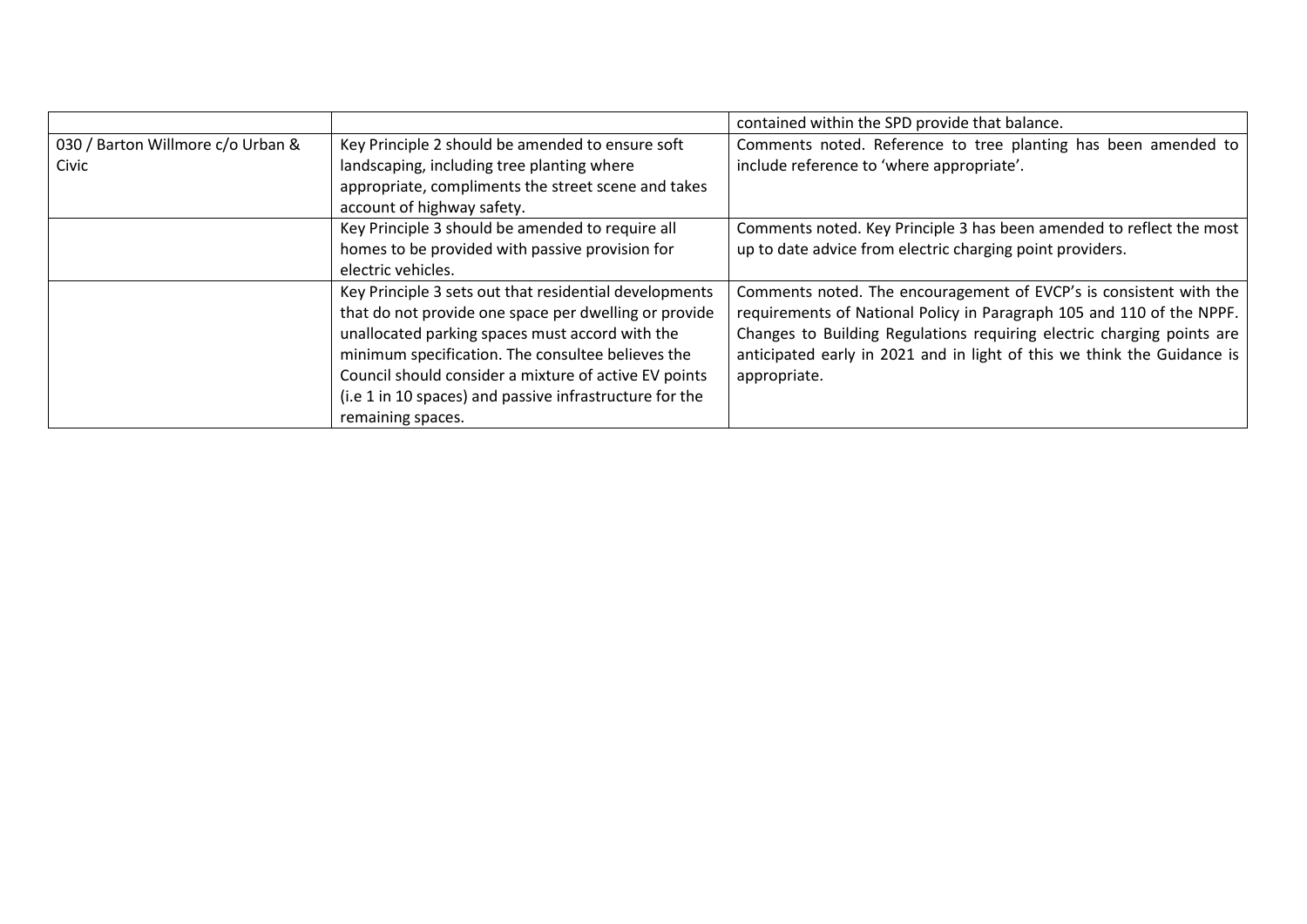## **Appendix 1: Compliance with Town and Country Planning (Local Planning) (England) Regulations 2012**

Regulation 5 must be read in light of Regulation 2 which defines a 'Local Plan' as "*any document of the description referred to in regulation 5 (1) (a) (i), (ii) or (iv) or 5 (2) (a) or (b)"*. Regulation defines a *"supplementary planning document"* as *"any document of a description referred to in regulation 5 (except an adopted policies map or a statement of community involvement) which is not a local plan"*. The SPD falls within Regulation 5 (1) (a) (iii) since the SPD seeks to expand on the broad design principles contained in the DPD documents.

| Regulation 5 (1) (a) (i) - the development and use of land which the local<br>planning authority wish to encourage during any specified period.                                                                                                                                                               | The SPD does not encourage the development and use of land because all land concerned with the<br>SPD is residential (and in some cases a mixed use). The use of the land which the local planning<br>authority wish to encourage is residential development, so the SPD is not contrary to this criterion of<br>the Regulations. Policies related to housing are contained within the Amended Core Strategy (2019)<br>and the Allocations and Development Management DPD (2013).                                                                                                                                                                                                                                                                                                                                                                |
|---------------------------------------------------------------------------------------------------------------------------------------------------------------------------------------------------------------------------------------------------------------------------------------------------------------|--------------------------------------------------------------------------------------------------------------------------------------------------------------------------------------------------------------------------------------------------------------------------------------------------------------------------------------------------------------------------------------------------------------------------------------------------------------------------------------------------------------------------------------------------------------------------------------------------------------------------------------------------------------------------------------------------------------------------------------------------------------------------------------------------------------------------------------------------|
| Regulation 5 (1) (a) (ii) - the allocation of sites for a particular type of<br>development or use.                                                                                                                                                                                                           | The SPD does not allocate any land for any purpose including residential development so it follows<br>that Regulation 5(1)(a)(ii) does not apply.                                                                                                                                                                                                                                                                                                                                                                                                                                                                                                                                                                                                                                                                                                |
| Regulation 5 (1) (a) (iv) - development management and site allocation<br>policies, which are intended to guide the determination of applications<br>for planning permission                                                                                                                                  | Any planning policy document (whether a DPD or SPD) is designed to guide the determination of<br>applications for planning permission; if it did not do this, it would serve no purpose. It is therefore<br>important to read Regulation 5 $(1)(a)(iv)$ alongside (iii), which indicates that a document will be an<br>SPD where it is setting out particular objectives, i.e. details, so as to achieve a broader development<br>goal contained in the parent policies. The SPD is purely guidance which sets out particular objectives<br>as to how to achieve "appropriate and effective parking provision" and by ensuring that "vehicular<br>traffic generated does not create new, or exacerbate existing on street parking problem" as outlined<br>in SP7. The SPD alone will not guide or regulate applications for planning permission. |
| Regulation 5 (2) (a) - any document which-<br>(i) relates only to part of the area of the local planning authority<br>(ii) identifies that an area as an area of significant change or special<br>conservation, and<br>(iii) contains the local planning authority's policies in relation to the area;<br>and | The SPD does not meet any of the criteria within Regulation 5 (2) (a) so it does not apply.                                                                                                                                                                                                                                                                                                                                                                                                                                                                                                                                                                                                                                                                                                                                                      |
| Regulation 5 (2) (b) - any other document which includes a site allocation<br>policy.                                                                                                                                                                                                                         | There are no site allocation policies within the document so it does not apply.                                                                                                                                                                                                                                                                                                                                                                                                                                                                                                                                                                                                                                                                                                                                                                  |